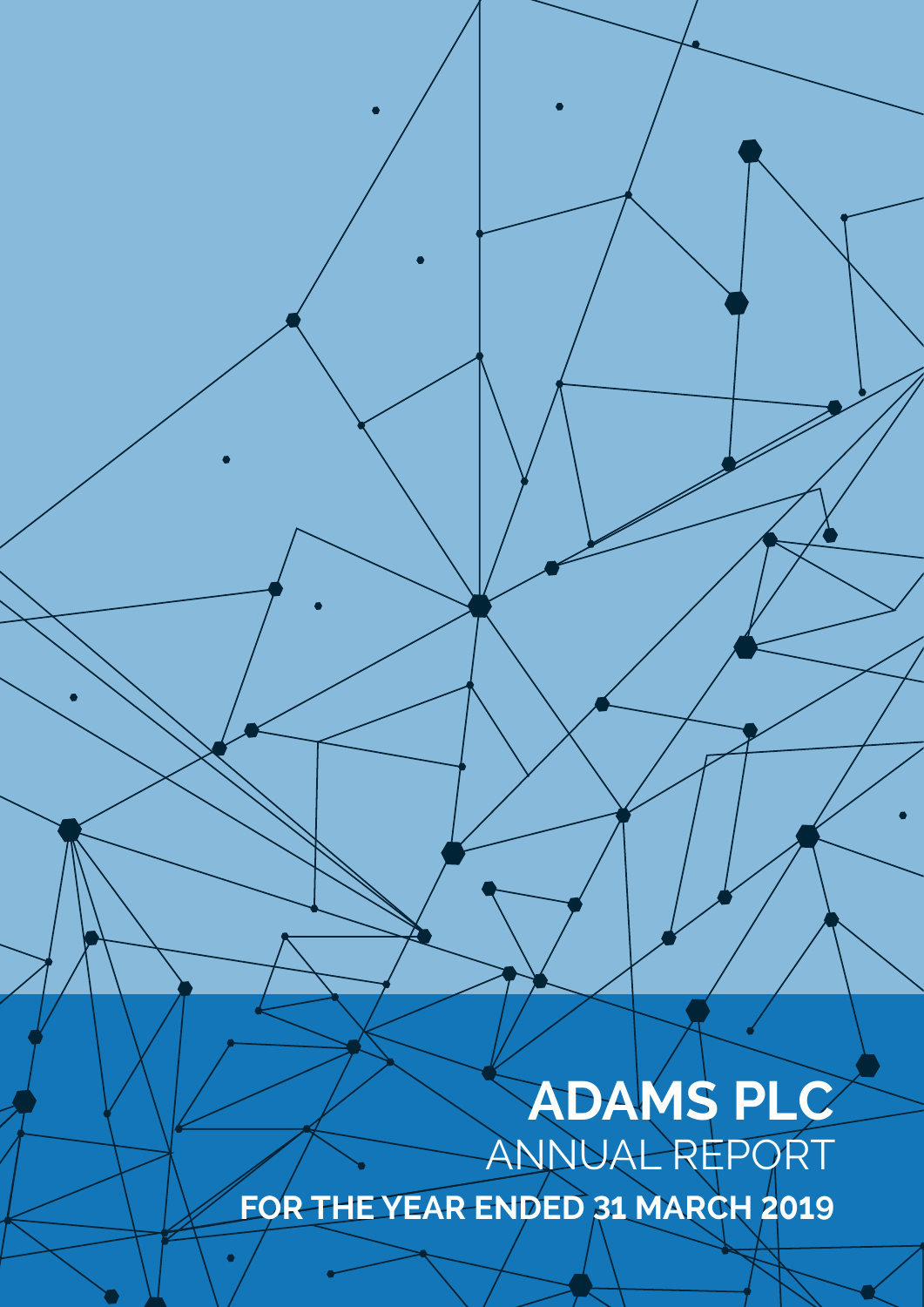# Directors, Officers and Advisers

# **Directors**

M A Bretherton Chairman

N J Woolard Non-executive director A R J Mitchell Non-executive director

# **Secretary**

P P Scales

# **Registrar and Registered office**

FIM Capital Limited IOMA House Hope Street Douglas Isle of Man IM1 1AP

# **Auditors**

Jeffreys Henry LLP Finsgate 5-7 Cranwood Street London EC1V 9EE

# **Nominated Advisor**

Cairn Financial Advisers LLP Cheyne House Crown Court 62-63 Cheapside London EC2V 6AX

# **Broker**

Peterhouse Capital Limited 3rd Floor Liverpool House 15 Eldon Street London EC2M 7LD

# **Crest Agent**

Share Registrars Limited The Courtyard 17 West Street Farnham Surrey GU9 7DR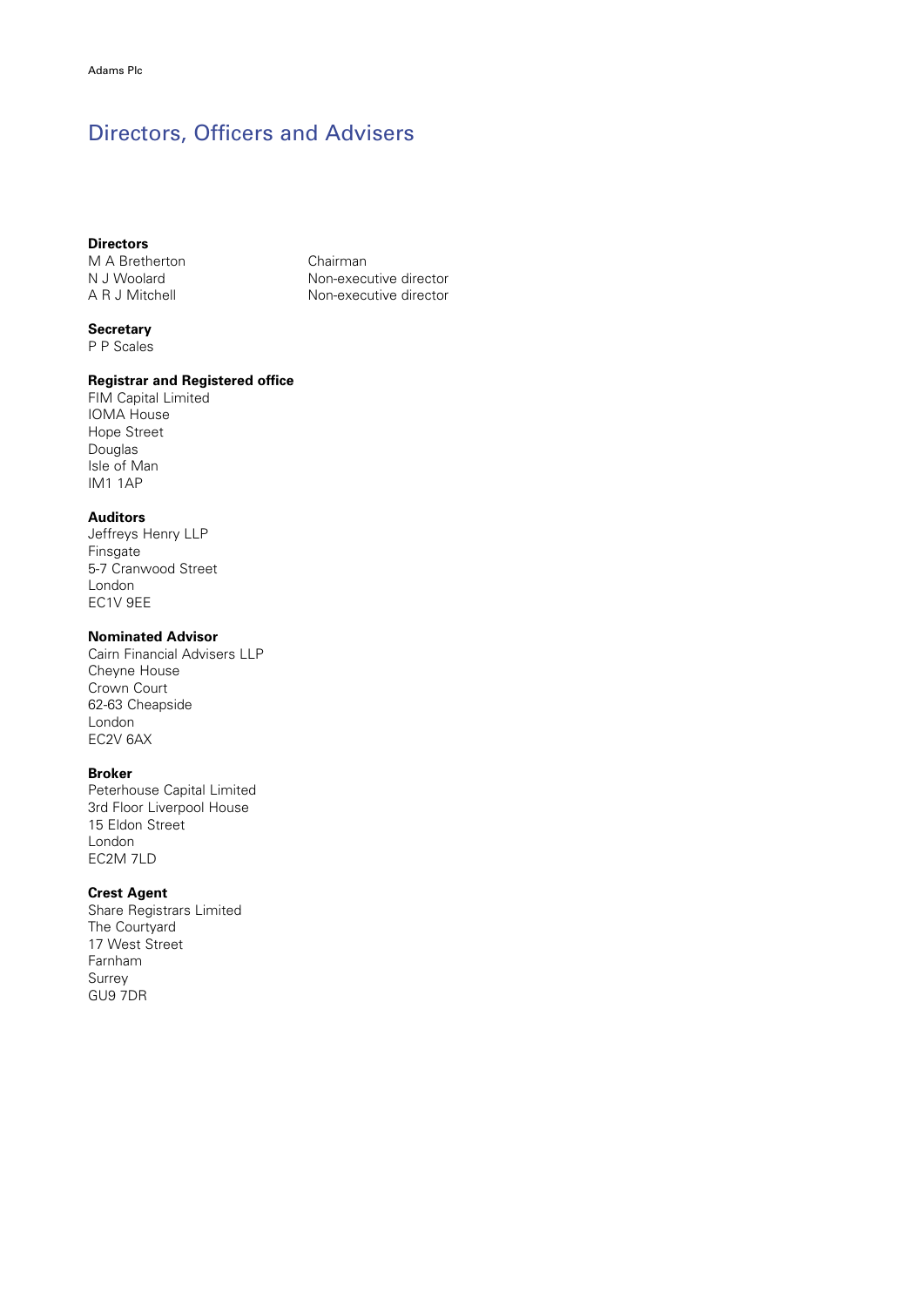# **Contents**

| Directors, Officers and Advisers  | <b>IFC</b>     |
|-----------------------------------|----------------|
| Chairman's Statement              | 2              |
| Strategic Report                  | $\overline{4}$ |
| Directors' Report                 | 6              |
| Independent Auditors' Report      | 10             |
| Statement of Comprehensive Income | 14             |
| Statement of Financial Position   | 15             |
| Statement of Changes in Equity    | 16             |
| Statement of Cash Flows           | 17             |
| Notes to the Financial Statements | 18             |
| Notice of Annual General Meeting  | 31             |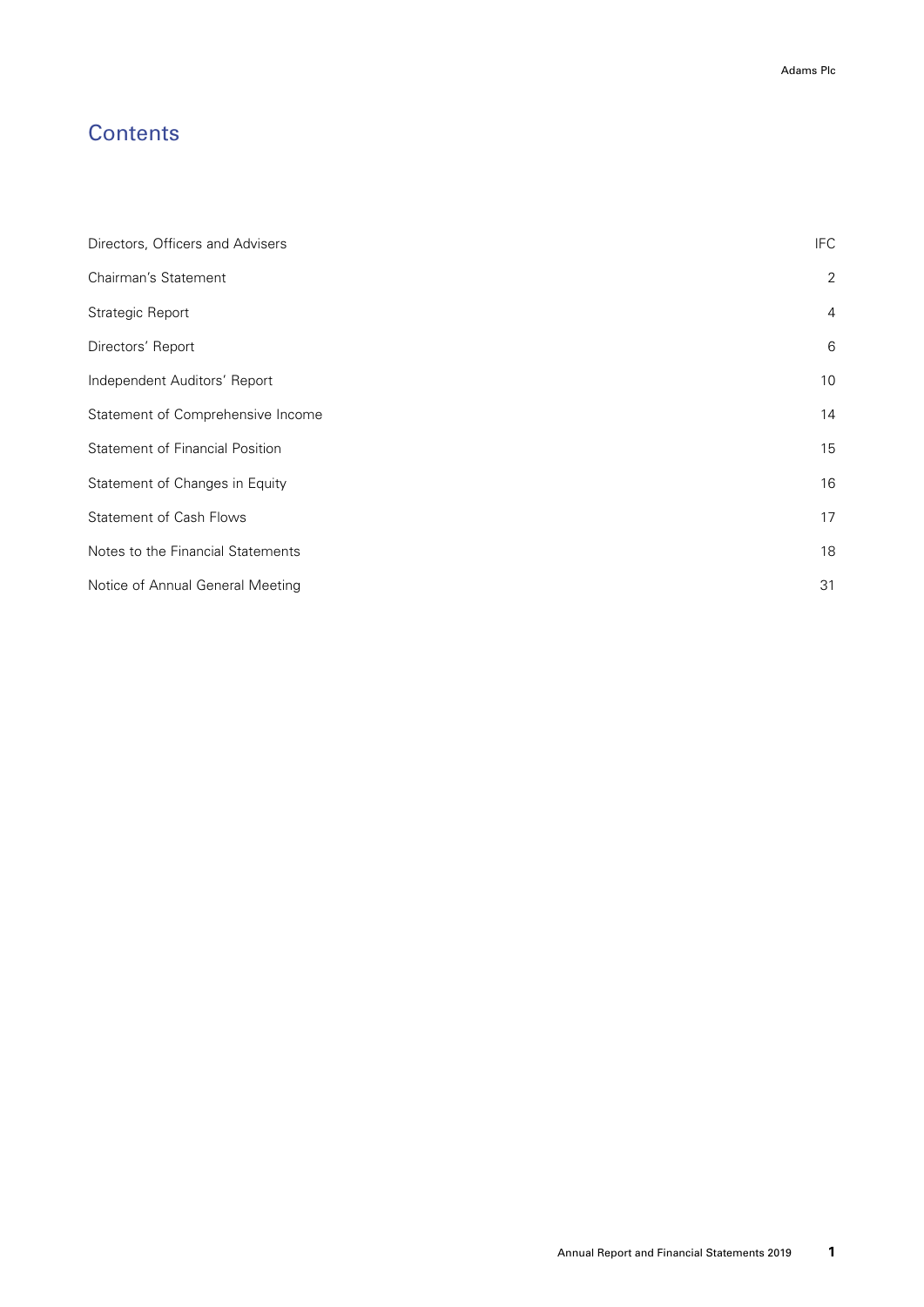# Chairman's Statement

for the year ended 31 March 2019

Adams Plc ("Adams" or the "Company") reported a profit after tax of £257,000 for the year ended 31 March 2019 compared to a profit of £180,000 in the prior year. The increase in profitability is principally due to higher reported gains on the valuation of investments.

During the year, the Company spent £0.21 million on the purchase of additional investments and realised proceeds of £0.53 million from investment disposals. The carrying value of investments at 31 March 2019 was £2.08 million, represented by three listed and one unlisted investment holding, which was in line with the prior year-end carrying value of £2.08 million as represented by three listed and three unlisted investment holdings at 31 March 2018.

Net assets increased to £2.37 million (equivalent to 2.87p per share) at the 31 March 2019 balance sheet date, compared with £2.11 million (equivalent to 2.55p per share) at the previous year end. The increase in net assets fully reflects the profit reported for the year.

Cash and cash equivalent balances were £315,000 at 31 March 2019 compared to cash balances of £52,000 at 31 March 2018.

### **Business model and investing policy**

Adams is an investing company with an investing policy under which the Board is seeking to acquire interests in special situation investment opportunities that have an element of distress, dislocation, dysfunction or other special situation attributes and that the Board perceives to be undervalued. The principal focus is in the small to middle-market capitalisation sectors in the UK or Europe, but the Directors will also consider possible special situation opportunities anywhere in the world if they believe there is an opportunity to generate added value for shareholders.

### **Loan Facility**

On 29 January 2019, Adams announced that, in support of its investment strategy, the Company had entered into an agreement with Adams's largest shareholder, Richard Griffiths and his controlled company, Blake Holdings Limited, for the provision of an unsecured loan facility of up to £3 million in total. The Company believes there is potential to yield increased investment returns if Adams has access to such further cash resources to finance additional special situation investment opportunities.

This loan facility may be drawn down by the Company in minimum tranches of £500,000 and has no fixed term but is repayable in full or in part six months after any repayment notice issued by either the lender or the Company. Interest accrues daily based on a rate of 7 per cent. per annum and is paid six monthly in arrears. No arrangement, commitment or exit fees have or will be charged.

No part of this loan facility has been drawn down to date.

#### **Investment Portfolio**

The listed investments held by the Company at 31 March 2019 comprised Petrofac Limited ("Petrofac"), Eland Oil & Gas Plc ("Eland"), and Midatech Pharma Plc ("Midatech"). In addition, the Company holds shares and loan notes in unquoted Sherwood Holdings Limited which has Source Bioscience Limited ("Source Bioscience") as its principal subsidiary company asset.

**Petrofac** is listed on the Main Market of the London Stock Exchange and is a multinational service provider to the oil and gas production and processing industry. The company, which has 31 offices and approximately 13,500 staff worldwide, designs, builds, operates and maintains oil and gas facilities with a focus on delivering first class project execution, cost control and effective risk management. For the year ended 31 December 2018, Petrofac reported a profit of US \$350 million after tax before exceptional items, on revenue of US \$5.83 billion. During that period, the company incurred exceptional costs of US \$289 million on mainly the write down of an installation vessel following the decision to exit the deep-water market, together with a further write down of its interests in Mexico and the Greater Stella Area development, both of which are in the process of disposal, and which resulted in a reported overall profit after tax for the year of US \$61 million.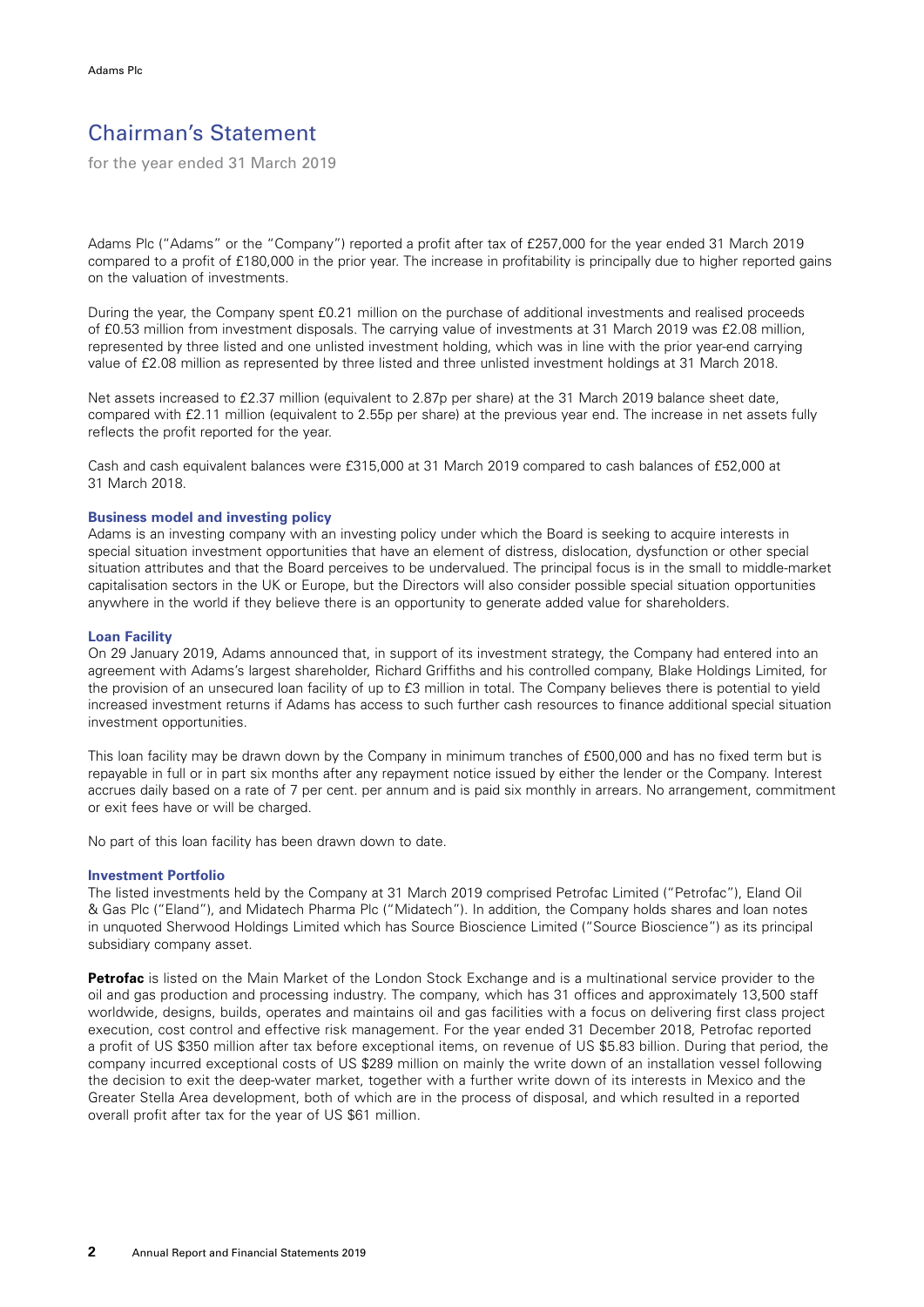**Eland** is an AIM listed independent oil and gas company focused on production and development in principally the Niger Delta in West Africa where, through its joint venture company Elcrest Exploration and Production Nigeria Ltd, it has acquired a number of oil field licenses. Since acquiring its Opuama oil field, Eland has successfully redeveloped this asset with first production oil commencing in February 2014 from the recommissioning of two existing wells. The company subsequently brought two further wells onstream, resulting in an all-time production high in 2018. Eland's increasing production has led to growing revenues of US \$169.2 million for the year to 31 December 2018 and a resultant US \$148.0 million post-tax profit in that period.

**Midatech** is an AIM listed company focused on improved bio-delivery and bio-distribution of medicines or agents to areas of the body where they are most needed and can exert their actions in an effective, safe and precise manner in order to extend the lives of patients with rare and serious cancers.

**Source Bioscience** is a private company that is an international provider of state-of-the art laboratory services and products and has an expertise in clinical diagnostics, genomics, proteomics, drug discovery & development research and analytical testing services.

**Post year-end investment transactions.** Subsequent to the Company's 31 March 2019 year end, Adams realised its investment in Midatech in full, generating investment disposal proceeds amounting to £580,000. Adams also made a new investment of £233,000 in a UK-based AIM listed specialty pharmaceutical company dedicated to developing high-quality hormone therapeutics to aid lifelong treatment for rare and chronic endocrine conditions, as well as a new investment of £195,000 in an AIM listed mining company with principal interests in China. Together with other cash flows, Adams currently has cash balances of approximately £479,000, in addition to an unused loan facility of £3.0 million, available for further investment as and when the Directors identify appropriate attractive opportunities to exploit.

# **Outlook**

Expansion of the world economy is continuing to lose momentum and growth forecasts have been revised downwards in almost all G20 economies, with particularly large revisions in the euro area for both 2019 and 2020. Ongoing trade tensions between the US and China, Brexit uncertainties and a further erosion of business and consumer confidence are all contributing to the slowdown. Consequently, your Board will continue to maintain a rigorous and highly selective investment approach, coupled with a focus on financial discipline, as the best strategy to navigate these challenging markets and the uncertain global climate.

We remain confident in the underlying fundamentals, technologies and long-term potential for growth at the companies within our investment portfolio and are committed to delivering additional value for shareholders going forward.

Michael Bretherton **Chairman** 2 July 2019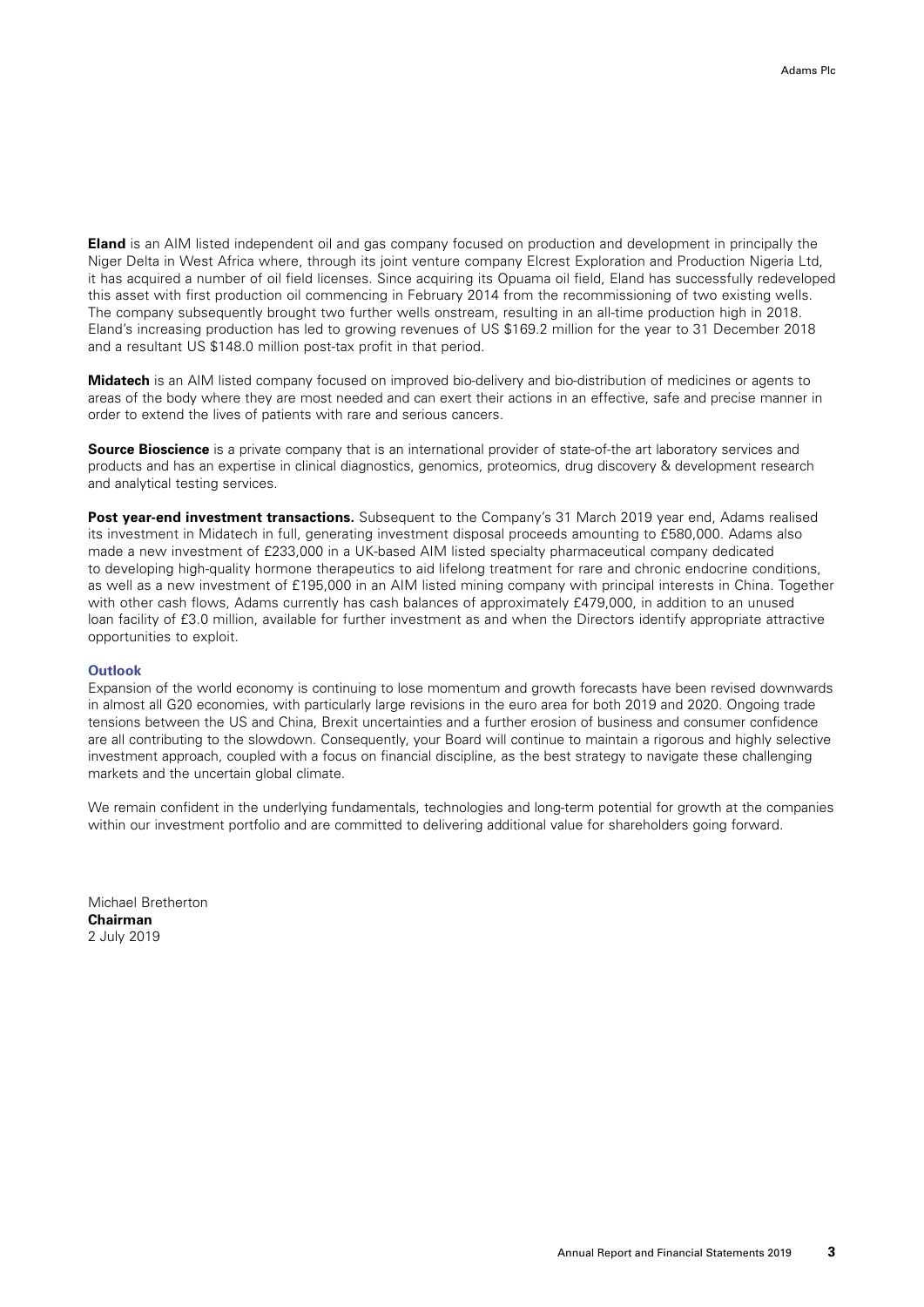# Strategic Report

for the year ended 31 March 2019

The Directors present their Strategic Report with the Financial Statements for Adams Plc ('Adams' or 'the Company') for the year ended 31 March 2019.

#### **Principal activity and business model**

Adams is an investing holding and management company whose principal activity is the investment in businesses which present opportunities for value creation.

The current investment policy of the Company seeks to invest in special situation investment opportunities that have an element of distress, dislocation, dysfunction or other special situation attributes to them and which the Board perceive to be undervalued. The principal focus is expected to be in the small to medium market capitalisation sectors in mainly the UK or Europe, but the Directors will also consider opportunities elsewhere if they believe there is an opportunity to generate added value for shareholders.

A copy of the Company's investment policy can be found in full on the corporate website at www.adamsplc.co.uk and also in the Directors' Report on page 8.

#### **Review of the business**

A review of the Company's performance and future prospects is included in the Chairman's Statement on pages 2 and 3.

#### **Key performance indicators**

Key Company performance indicators are set out below:

|                                                 | 31 March 2019 | 31 March 2018 |
|-------------------------------------------------|---------------|---------------|
| Net assets (£'000)                              | 2.366         | 2.109         |
| Net asset value per share $(E)$                 | 0.0287        | 0.0255        |
| Profit after tax (£'000)                        | 257           | 180           |
| Cash and short-term deposits with banks (£'000) | 315           | .52           |

#### **Profit and loss**

The Company reported a profit after tax for the year ended 31 March 2019 of £257,000 compared to a profit of £180,000 in the previous year. The increase in profitability during the current financial year is principally due to an increase in unrealised revaluation gains on the valuation of investments.

The Company continued to operate a low cost base with administrative costs of £172,000 incurred versus £155,000 for the previous year.

#### **Balance sheet**

Net assets increased to £2.37 million at the 31 March 2019 balance sheet date, compared with £2.11 million at the 31 March 2018 prior financial year end.

The carrying value of investments at 31 March 2019 was £2.08 million (represented by four investment holdings) in line with the £2.08 million at 31 March 2018 (represented by six investment holdings).

Cash and cash equivalent balances were £315,000 at 31 March 2019 compared to cash balances of £52,000 at 31 March 2018.

#### **Cash flow**

The Company's cash balances increased by £263,000 during the year. This increase mainly reflects the investment disposal proceeds of £529,000 and dividend and other income receipts of £101,000, less cash outflows of £211,000 spent on the purchase of additional investments and £156,000 of net overheads costs and working capital movements.

### **Directors**

The Company has three employees, all of whom are male and Directors of the Company. The profile of the Directors and their remuneration is detailed in the Directors' Report on pages 6 and 7.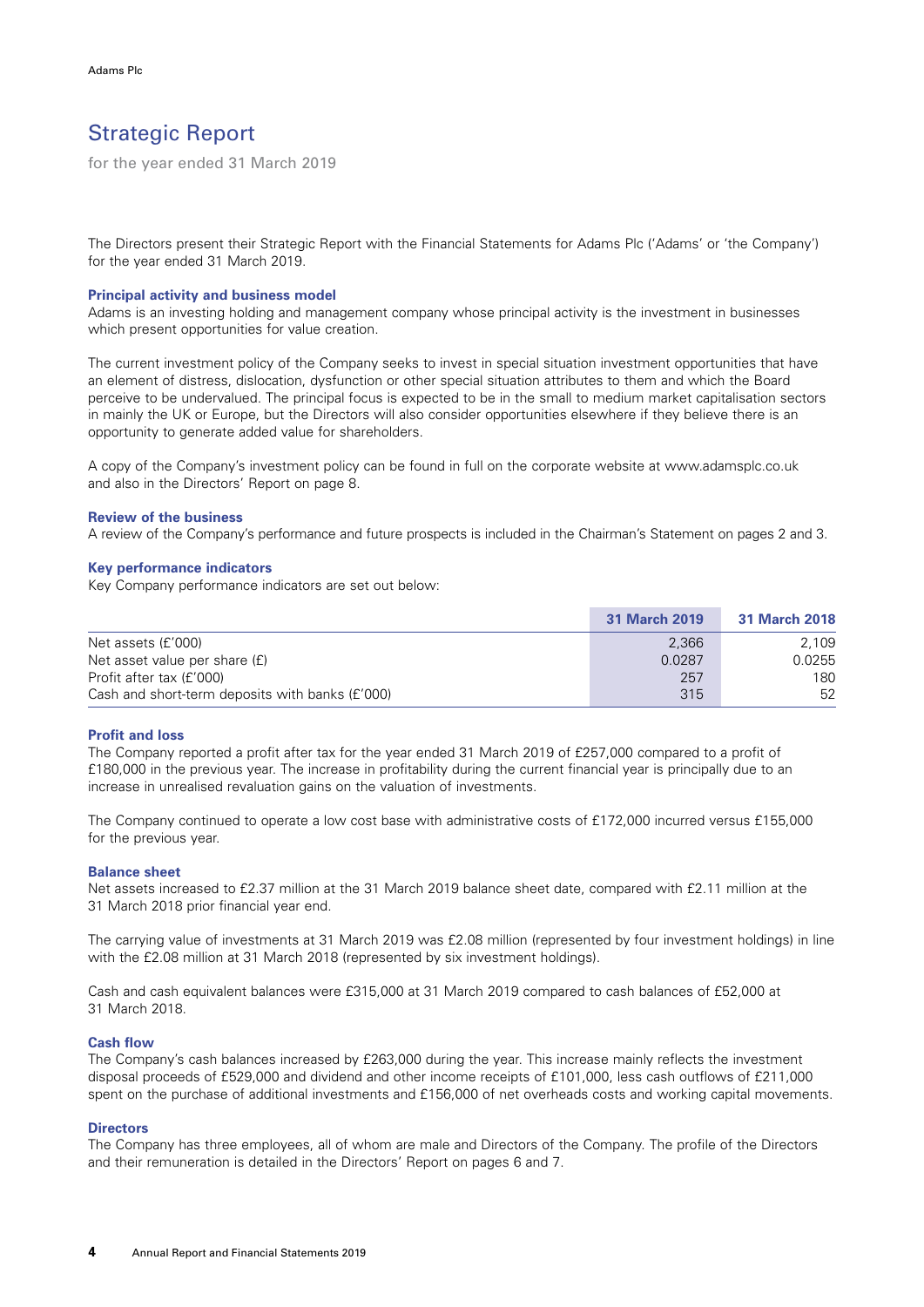### **General Data Protection Regulation**

As widely reported, the European Union's General Data Protection Regulation ("GDPR") came into effect on 25 May 2018. Adams has assessed its responsibilities in respect of the regulation and as a result has adopted and published a GDPR compliant privacy policy, a copy of which is available on the Company website.

#### **Risk review**

The Company's exposure to various risks and risk management objectives are detailed in Note 3.

The primary risks arising from the Company's operations are considered to be market risk, credit risk and liquidity risk. The Directors review and agree policies for managing risk at least annually.

# **Market risk**

#### Price risk

The Company is exposed to market price risk in respect of its portfolio investments. The Company mitigates this risk by having established investment appraisal processes and asset monitoring procedures which are subject to overall review by the Board.

#### Interest rate risk

The Company currently has no external financing facility borrowings; therefore its interest rate risk is limited to the level of interest received on its cash surpluses. Interest rate risk on cash, cash equivalents and short-term deposits is partially mitigated by using an element of fixed-rate accounts and short-term deposits.

#### **Credit risk**

The Company's principal financial assets are its portfolio investments, its bank balances and cash held on deposit with institutions. The Company seeks to reduce credit risk by only placing assets with institutions of good standing and that have good credit ratings. The credit risk associated with portfolio and trading investments is considered to be acceptable.

#### **Liquidity risk**

The Company seeks to manage liquidity by ensuring sufficient funds are available to meet foreseeable needs and to invest cash assets safely and profitably. The Company had cash, cash equivalents and short-term deposit balances of £0.32 million as at 31 March 2019 (31 March 2018: £0.05 million).

In order to minimise risk to the Company's capital, funds are invested across a number of financial institutions, preferably with strong credit ratings. Cash forecasts are updated regularly to ensure that there is sufficient cash available for foreseeable requirements. The Directors are satisfied that given current cash balances, the liquidity of the investments held and the low running cost base of the Company the going concern assumption remains valid.

#### **External risks**

The global political and economic landscapes continue to be considered the key external risks faced, with the ability of both to adversely impact the performance of the Company. The key factors comprise a potential shift towards a decrease in global liberalised trade, uncertainty with respect to the continuing terms of existing economic trade areas and the transition to an environment of increasing interest rates and decreasing government stimulus programs. Despite this, economic data has shown signs of positive global growth which is forecast to continue. Such factors continue to impact the markets in which the Company operates, in terms of investment valuations and investor sentiment and pose risks to the operations, performance and growth of the investment portfolio companies.

#### **Future development**

The Board continues to seek investment opportunities which will generate value for shareholders in the medium to long term. In this aim the Board will maintain its rigorous and selective investment approach and seek to achieve capital growth through exploiting opportunities as they emerge.

Approved on behalf of the Board

Nicholas Woolard **Non-executive Director** 2 July 2019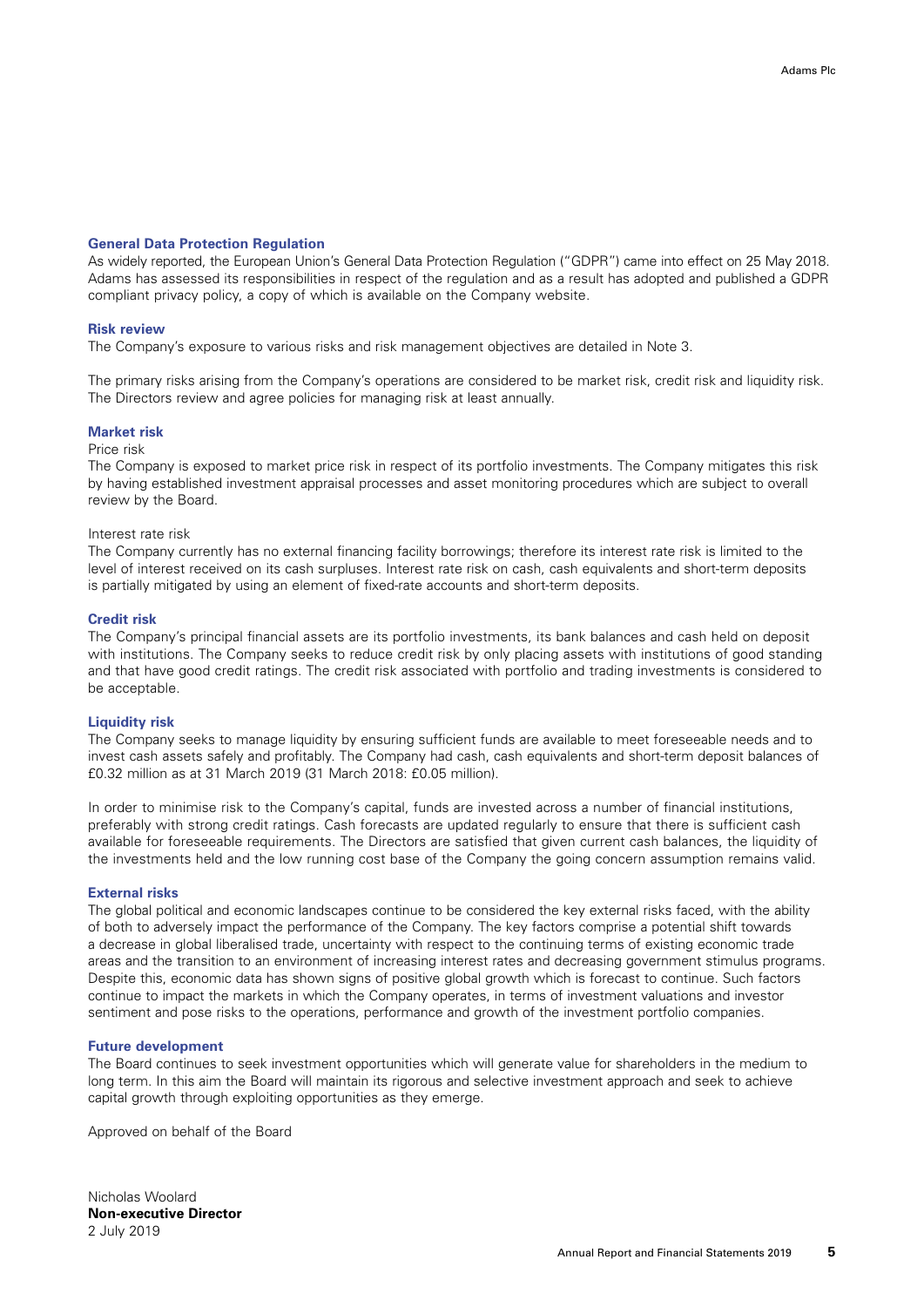# Directors' Report

for the year ended 31 March 2019

The Directors present the report and financial statements of Adams Plc for the year ended 31 March 2019.

#### **Principal activities**

Adams Plc is an AIM listed investment company and was incorporated in the Isle of Man as a public company limited by shares under the Laws of the Isle of Man with registered number 004145V.

#### **Results and dividends**

The results for the year are set out on page 14. There were no dividends proposed or paid in the current or prior financial years.

#### **Share capital and funding**

Full details of the Company's share capital and movements thereof are given in Note 15 of the financial statements.

#### **Secretary**

The Secretary of the Company holding office for the year ended 31 March 2019 was Philip Scales.

#### **Directors**

The following Directors have held office since 1 April 2018:

M A Bretherton N Woolard A R J Mitchell

# **Profile of the Directors**

#### **Michael Bretherton BA, ACA (Chairman)**

Michael was appointed as a non-executive Director in May 2015 and subsequently took on the role of Chairman in September 2015. Michael is Chief Executive Officer of the investment company Sarossa Plc and a director of ORA Limited, which provides investment capital for early stage technology companies. He is also a director of the private investment company Blake Holdings Limited. In addition, Michael has been a director of six other AIM quoted companies during the last ten years, including Deepmatter Group Plc, Nanoco Group Plc, Ceres Power Holdings Plc, Tissue Regenix Group Plc and Oxford Pharmascience Group Plc. He has a degree in Economics from Leeds University and is a member of the Institute of Chartered Accountants in England and Wales. His early career included working as an accountant and manager with PriceWaterhouse in London and the Middle East, followed by finance roles at the Plessey Company Plc, Bridgend Group Plc, Mapeley Limited and Lionhead Studios Limited.

#### **Nicholas Woolard ACIB, MCSI (Non-executive Director)**

Nicholas Woolard is a finance industry professional with broad offshore experience focused latterly on compliance, having been a Group Compliance Officer for four years in CSP/TSP, fund administration, fund management and stockbroking businesses before being appointed to various non-executive positions. Currently Mr Woolard is the practice and compliance manager of one of the largest Isle of Man law firms.

### **Andrew Mitchell BM, MD, FRCP, FACC, FESC (Non-executive Director)**

Dr Andrew Mitchell is Consultant Cardiologist at Jersey General Hospital and Honorary Consultant at Oxford University Hospitals. Dr Mitchell has published over 160 clinical papers, book chapters and abstracts on areas of clinical cardiology focusing on novel digital health and life science technologies. In addition to his clinical and research work, Dr Mitchell is the founding director of an innovative heart screening company and he also acts as an advisor to digital health start-up companies.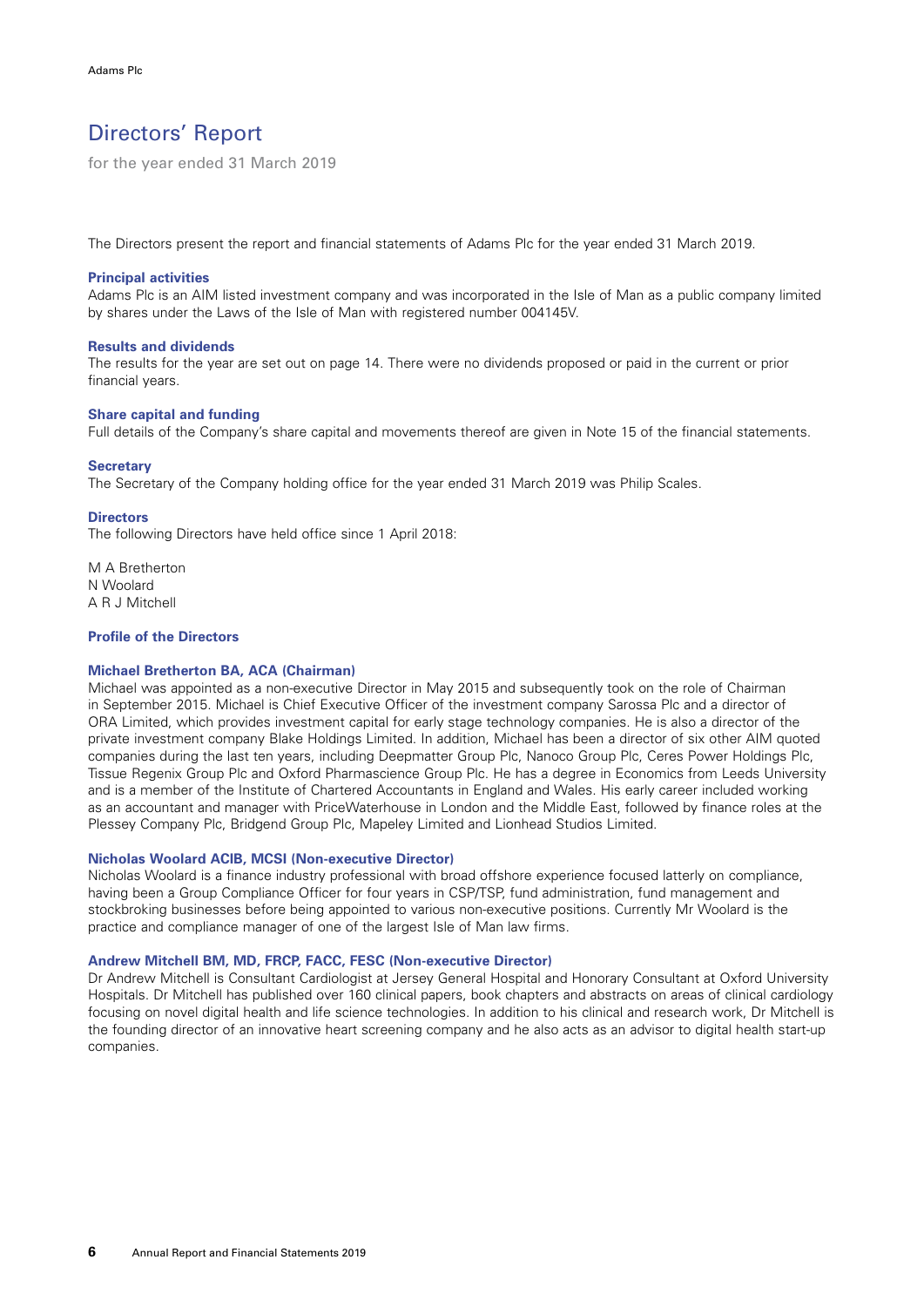#### **Directors' remuneration**

Details of the Directors' fees are shown below.

|                | <b>Year ended</b><br>31 March 2019<br>£'000 | <b>Year ended</b><br>31 March 2018<br>£'000 |
|----------------|---------------------------------------------|---------------------------------------------|
| M A Bretherton | 15                                          | 15                                          |
| N J Woolard    | 18                                          | 18                                          |
| A R J Mitchell | 15                                          | 15                                          |
|                | 48                                          | 48                                          |

#### **Directors' interests**

As at 31 March 2019, Mr Bretherton, Mr Woolard and Mr Mitchell did not hold any interest in the Company's shares (2018: nil).

#### **Creditor payment policy**

The Company's policy is to pay creditors within the agreed terms which are generally no more than 30 days.

### **Financial instruments**

The Company has not entered into any financial instruments to hedge against interest rate or exchange rate risk.

#### **Auditors**

Our auditors, Jeffreys Henry LLP, being eligible, have expressed their willingness to continue in office in accordance with Section 12(2) of the Isle of Man Companies Act 1982.

#### **Going concern**

At 31 March 2019, the Company had £0.32 million (2018: £0.05 million) of cash, cash equivalents and short-term deposits available to it. The Directors have considered their obligation in relation to the assessment of the going concern of the Company and have reviewed the current budget cash forecasts and assumptions as well as the main risk factors facing the Company.

After due enquiry, the Directors consider that the Company has adequate resources to continue in operational existence for the foreseeable future. Accordingly, they continue to adopt the going concern basis in preparing the financial statements.

#### **Indemnity of officers**

The Company has Directors' and Officers' Insurance to cover against legal action brought against its Directors and officers.

# **Substantial Shareholdings**

By virtue of his shareholding, Richard Griffiths exercises control over the Company. The Directors are aware of the following persons, who had an interest in 3 per cent or more of the issued ordinary share capital of the Company as at 30 June 2019:

| <b>Richard Griffiths</b>       | 77.3 per cent |
|--------------------------------|---------------|
| Lombard Odier Asset Management | 9.9 per cent  |
| David Richardson               | 9.7 per cent  |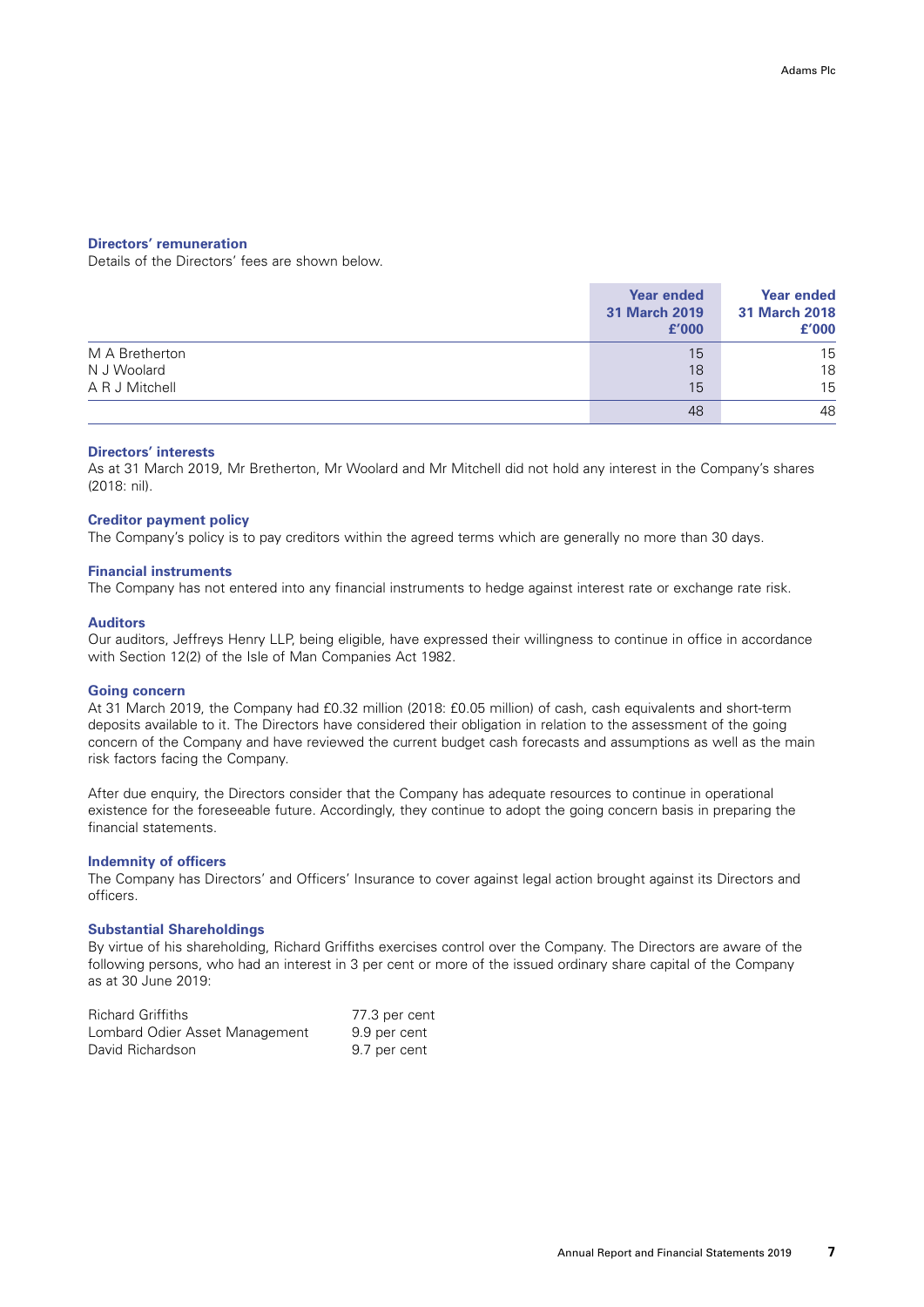# Directors' Report (continued)

for the year ended 31 March 2019

# **Annual General Meeting**

There is, enclosed within this document, a Notice convening an Annual General Meeting "AGM" of the Company, to be held at IOMA House, Hope Street, Douglas, Isle of Man, IM1 1AP on 9 August 2019 at 11 a.m. A form of proxy for use at that meeting also accompanies this document. The business of the AGM is set out in the Notice, and includes the usual business of the Company and also additional special business covering the following areas:

- The authority for the Directors to allot Ordinary Shares.
- The disapplication of pre-emption rights.
- The authority for the Directors to purchase for the Company its own Ordinary Shares in the open market, subject to certain conditions and limited to a maximum of 14.99 per cent of the issued share capital of the Company. Resolution 6 deals with this proposal.

### **Investing Policy**

The current Investing Policy is:

The Board will seek to acquire a direct and/or indirect interests in special situation investment opportunities that have an element of distress, dislocation, dysfunction or other special situation attributes and that they perceive to be undervalued. The principal focus will be in the small to middle-market capitalisation sectors in the UK or Europe but the Directors will also consider possible special situation opportunities anywhere in the world if they believe there is an opportunity to generate added value for Shareholders.

The Directors intend to identify investment opportunities offering the potential to deliver a favourable return to Shareholders over the medium to long term, primarily in the form of a capital gain. A particular consideration will be to identify businesses which, in the opinion of the Directors, are undervalued due to any of a number of special situations that adversely impact the business's short-term prospects and/or underlying value but which business interests the Directors believe have a solid fundamental core or sound development potential to present opportunities for value creation.

The Company's interest in a potential investment may range from a minority position to 100 per cent. ownership and the interest may be either quoted or unquoted. Investments may be made in shares, or by the acquisition of assets (including intellectual property) of a relevant business, or by entering into partnerships, joint ventures, equity derivatives, contracts for differences or other equity or debt related securities that the Board deem appropriate.

There will be no limit on the number of projects into which the Company may invest, and the Company's financial resources may be invested in a number of propositions or in just one investment, which may be deemed to be a reverse takeover pursuant to Rule 14 of the AIM Rules.

While the Directors intend to take into account the level of existing funds available for investment when assessing the amount of any investment, it is not proposed that there be any maximum investment limit.

The Company may be both an active and a passive investor depending on the nature of the individual investments. Although the Company intends to be a medium to long-term investor, there will be no minimum or maximum limit on the length of time that any investment may be held and short-term investments may be made.

The Company will not have a separate investment manager.

The Company may require additional funding as investments are made and new opportunities arise. The Directors may offer new Ordinary Shares by way of consideration, as well as cash, thereby helping to preserve the Company's cash resources. The Company may, in appropriate circumstances, issue debt securities or otherwise borrow money to complete an investment.

Given the nature of the Company's Investing Policy, the Company does not intend to make regular periodic disclosures or calculations of net asset value other than at the time of publication of its half year and annual results.

The Board's principal focus will be on achieving capital growth for Shareholders.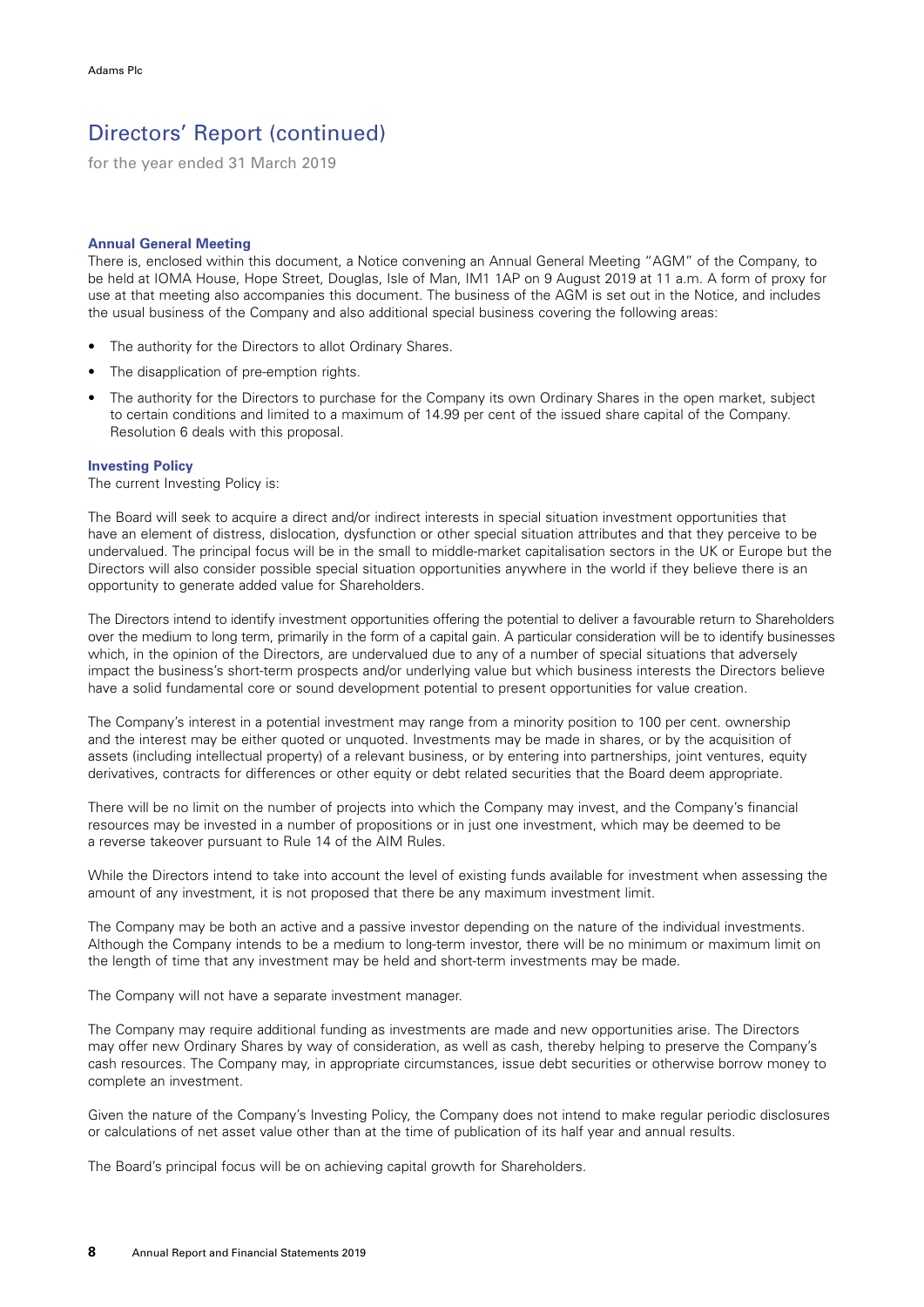#### **Corporate governance**

As required by AIM Rule 26, the Company was required to adopt an officially recognised corporate governance code by 28 September 2018. As a consequence, Adams formally adopted the Quoted Companies Alliance (QCA) Code in September 2018. Prior to the formal adoption of the QCA code in September 2018, the Company adhered to good corporate governance practice appropriate for the size and nature of the Company. The Company continues to focus on the principles of effective corporate governance.

The Company's corporate governance statement in relation to the QCA Code can be viewed on the Company's investor webpage at http://www.adamsplc.co.uk/content/investors/corporate-governance.asp.

#### **Statement of Directors' responsibilities**

The Directors are responsible for preparing the Directors' Report and the financial statements in accordance with applicable law and regulations.

The Directors have elected to prepare the financial statements in accordance with International Financial Reporting Standards (IFRS) as adopted for use in the European Union. The financial statements are required to give a true and fair view of the state of affairs of the Company and of the profit or loss of the Company for that period. In preparing these financial statements, the Directors are required to:

- select suitable accounting policies and then apply them consistently;
- make judgements and accounting estimates that are reasonable and prudent;
- state whether the Company financial statements have been prepared in accordance with IFRS as adopted by the European Union subject to any material departures disclosed and explained in the Financial Statements;
- prepare the financial statements on the going concern basis unless it is inappropriate to presume that the Company will continue in business.

The Directors are responsible for keeping proper accounting records that are sufficient to show and explain the Company's transactions and disclose with reasonable accuracy at any time the financial position of the Company. They are also responsible for safeguarding the assets of the Company and hence for taking reasonable steps for the prevention and detection of fraud and other irregularities.

The Directors are responsible for the maintenance and integrity of the corporate and financial information included on the Company's website. Legislation governing the preparation and dissemination of financial statements may differ from one jurisdiction to another.

#### **Statement of disclosure to auditors**

- So far as the Directors are aware, there is no relevant audit information of which the Company's auditors are unaware; and
- each Director has taken all the steps that he ought to have taken as Director in order to make himself aware of any relevant audit information and to establish that the Company's auditors are aware of that information.

On behalf of the Board:

A Mitchell **Non-executive Director** 2 July 2019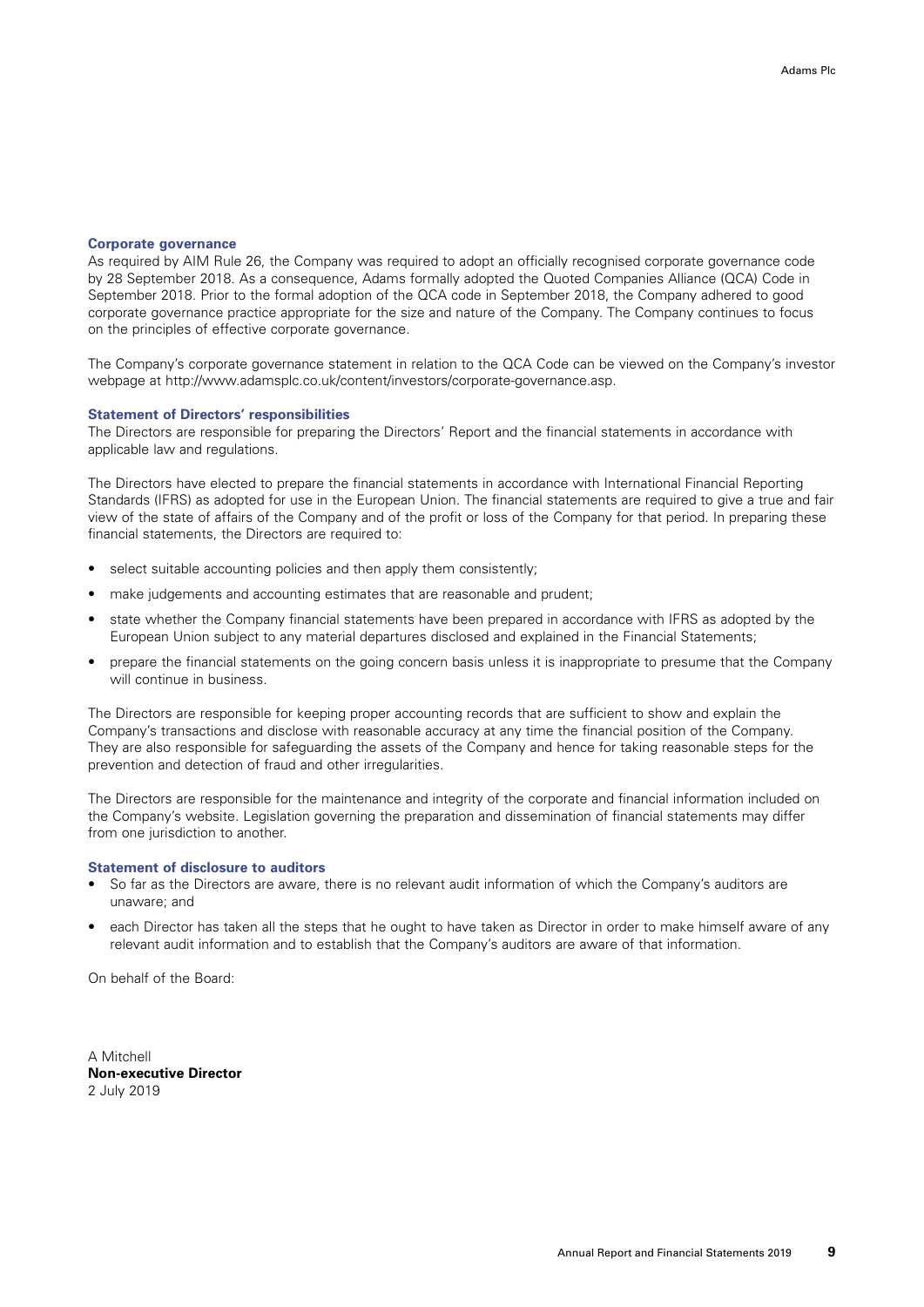# Independent Auditors' Report

to the members of Adams Plc

# **Opinion**

We have audited the financial statements of Adams Plc for the year ended 31 March 2019 which comprise the statement of comprehensive income, statement of financial position, statement of cash flows, statement of changes in equity and notes to the financial statements, including a summary of significant accounting policies.

The financial reporting framework that has been applied in the preparation of the financial statements is applicable law and International Financial Reporting Standards (IFRSs) as adopted by the European Union.

In our opinion:

- the financial statements give a true and fair view of the state of the Company's affairs as at 31 March 2019 and of the profit for the year then ended;
- the financial statements have been properly prepared in accordance with IFRSs as adopted by the European Union; and,
- the financial statements have been prepared in accordance with the requirements of the Companies Act 2006;

### **Basis for opinion**

We conducted our audit in accordance with International Standards on Auditing (UK) (ISAs (UK)) and applicable law. Our responsibilities under those standards are further described in the Auditor's responsibilities for the audit of the financial statements section of our report. We are independent of the Company in accordance with the ethical requirements that are relevant to our audit of the financial statements in the UK, including the FRC's Ethical Standard as applied to listed entities, and we have fulfilled our other ethical responsibilities in accordance with these requirements. We believe that the audit evidence we have obtained is sufficient and appropriate to provide a basis for our opinion.

### **Conclusions relating to going concern**

We have nothing to report in respect of the following matters in relation to which the ISAs (UK) require us to report to you where:

- the Directors' use of the going concern basis of accounting in the preparation of the financial statements is not appropriate; or
- the Directors have not disclosed in the financial statements any identified material uncertainties that may cast significant doubt about the Company's ability to continue to adopt the going concern basis of accounting for a period of at least twelve months from the date when the financial statements are authorised for issue.

### **Key audit matters**

Key audit matters are those matters that, in our professional judgement, were of most significance in our audit of the financial statements of the current period and include the most significant assessed risks of material misstatement (whether or not due to fraud) we identified, including those which had the greatest effect on: the overall audit strategy, the allocation of resources in the audit; and directing the efforts of the engagement team. These matters were addressed in the context of our audit of the financial statements as a whole, and in forming our opinion thereon, and we do not provide a separate opinion on these matters. This is not a complete list of all risks identified by our audit.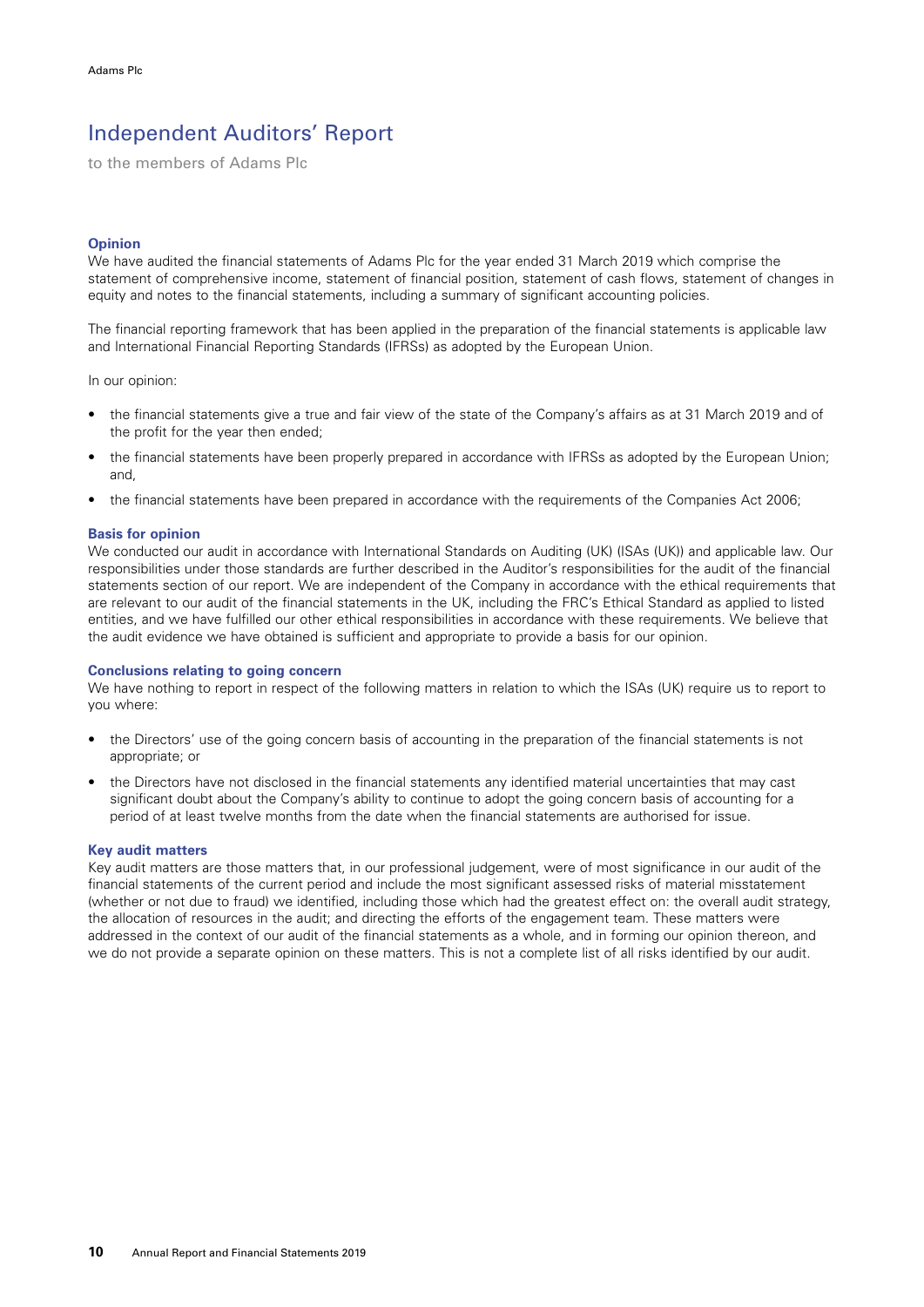| Key audit matter                                                                                                                                                                                                                                                                                                                                                                | How our audit addressed the key audit matter                                                                                                                                                                                                                                                                                                                                                                                                 |
|---------------------------------------------------------------------------------------------------------------------------------------------------------------------------------------------------------------------------------------------------------------------------------------------------------------------------------------------------------------------------------|----------------------------------------------------------------------------------------------------------------------------------------------------------------------------------------------------------------------------------------------------------------------------------------------------------------------------------------------------------------------------------------------------------------------------------------------|
| <b>Carrying value of investments</b>                                                                                                                                                                                                                                                                                                                                            |                                                                                                                                                                                                                                                                                                                                                                                                                                              |
| A significant balance on the statement of financial<br>position is investments of £2,075,000 (2018:<br>£2,076,000) at 31 March 2019 as detailed in Note 11.<br>During the year there were net additions of £200,000<br>(2018: £1,581,000) and disposals of £386,000 (2018:<br>£687,000) and unrealised gains on the revaluation of<br>investments of £174,000 (2018: £237,000). | Challenged the methodologies used by management in<br>conducting the investments valuation and challenging<br>management to consider other valuation models in line<br>with industry practice. We utilised the International<br>Private Equity and Venture Capital Valuation (IPEV)<br>guidelines to determine the reasonableness of<br>methods used by management. Valuations derived<br>using the IPEV guidelines are compliant with IFRS; |
| There is a risk that the fair value of investments<br>has not been appropriately estimated. We therefore<br>identified the valuation of investments held for trading<br>as a significant risk, which was one of the most                                                                                                                                                        | Tested the mathematical accuracy of the valuation<br>calculations as well as the calculations for acquisitions<br>and disposals;                                                                                                                                                                                                                                                                                                             |
| significant assessed risks of material misstatement.                                                                                                                                                                                                                                                                                                                            | Considering the assumptions used in valuations and<br>the methodologies used to gain comfort over the<br>ultimate fair value recognised by management. We<br>did this by comparing the valuations not only to the<br>3rd party investment schedule but also for quoted<br>investments to market prices. For material unquoted<br>investments we considered other evidence available to<br>obtain comfort over the valuations;                |
|                                                                                                                                                                                                                                                                                                                                                                                 | Evaluated the sufficiency of the disclosures for critical<br>accounting estimates and judgements related to the<br>valuation of the investments.                                                                                                                                                                                                                                                                                             |
| Going concern assumption                                                                                                                                                                                                                                                                                                                                                        |                                                                                                                                                                                                                                                                                                                                                                                                                                              |
| The Company is dependent upon its ability to generate<br>sufficient cash flows to meet continued operational<br>costs and hence continue trading. This income is                                                                                                                                                                                                                | Evaluated the suitability of management's model for<br>the forecast.                                                                                                                                                                                                                                                                                                                                                                         |
| derived from dividend and interest income and gains/<br>disposals of investments.                                                                                                                                                                                                                                                                                               | The forecast includes assumptions related to future<br>cash flows and associated risks.                                                                                                                                                                                                                                                                                                                                                      |
| The going concern assumptions is dependent on future<br>growth of the current business. No future capital raises<br>were being considered to maintain the business.                                                                                                                                                                                                             | Our audit work has focused on evaluating and<br>challenging the reasonableness of these assumptions<br>and their impact on the forecast period.                                                                                                                                                                                                                                                                                              |
| Elimination of Foreign Currency Translation Reserve and Share Premium Reserve                                                                                                                                                                                                                                                                                                   |                                                                                                                                                                                                                                                                                                                                                                                                                                              |
| During the year, following the redenomination of the<br>Company's share capital into pounds sterling, the<br>Company eliminated the foreign currency translation<br>reserve through application of an amount from<br>the share premium reserve. Following this, the<br>remaining share premium reserve was reclassified as<br>distributable reserves.                           | Reviewed the workings of the movement in the<br>reserves and agreed the movements in the reserve<br>to the approved treatment and resolutions approved<br>by the Company's members and advice given to the<br>Company by its solicitors.                                                                                                                                                                                                     |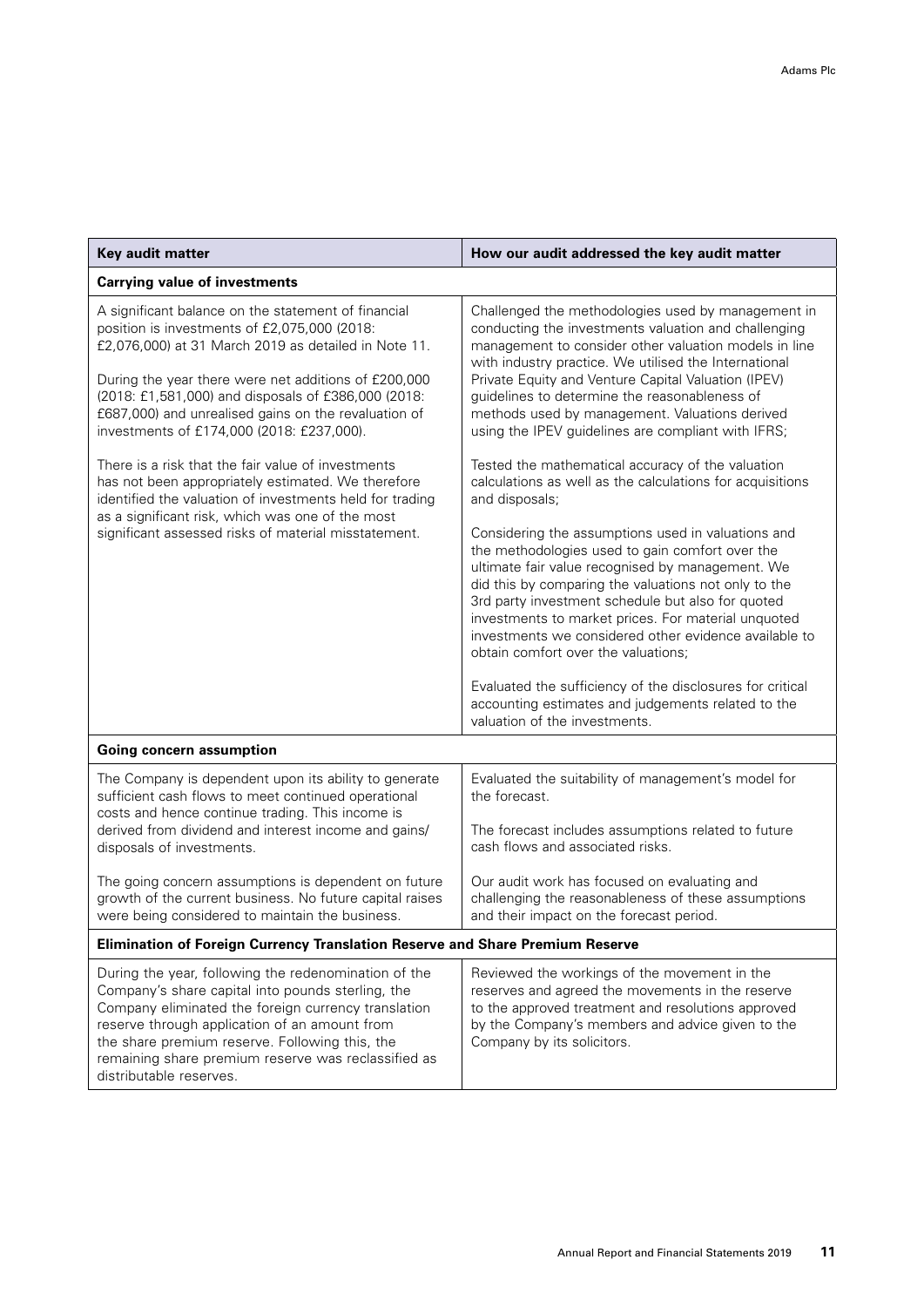# Independent Auditors' Report (continued)

to the members of Adams Plc

#### **Our application of materiality**

The scope of our audit was influenced by our application of materiality. We set certain quantitative thresholds for materiality. These, together with qualitative considerations, helped us to determine the scope of our audit and the nature, timing and extent of our audit procedures on the individual financial statement line items and disclosures and in evaluating the effect of misstatements, both individually and in aggregate on the financial statements as a whole.

Based on our professional judgement, we determined a materiality of £47,000 (2018: £24,000) for the financial statements as a whole. A benchmark of 2 per cent of Net Assets of the Company was used to calculate the materiality for the Company. We believe that Net Assets is the primary measure used by the shareholders in assessing the performance of the Company, and is a generally accepted auditing benchmark.

We agreed with the Audit Committee that we would report to them misstatements identified during our audit above £2,500 (2018: £1,200) as well as misstatements below those amounts that, in our view, warranted reporting for qualitative reasons.

#### **An overview of the scope of our audit**

As part of designing our audit, we determined materiality and assessed the risks of material misstatement in the financial statements. In particular, we looked at where the Directors made subjective judgements, for example in respect of significant accounting estimates that involved making assumptions and considering future events that are inherently uncertain. As in all of our audits we also addressed the risk of management override of internal controls, including evaluating whether there was evidence of bias by the Directors that represented a risk of material misstatement due to fraud.

#### **How we tailored the audit scope**

We tailored the scope of our audit to ensure that we performed enough work to be able to give an opinion on the financial statements as a whole, taking into account the structure of the Company, the accounting processes and controls, and the industry in which they operate.

#### **Other information**

The Directors are responsible for the other information. The other information comprises the information included in the annual report, other than the financial statements and our auditor's report thereon. Our opinion on the financial statements does not cover the other information and, except to the extent otherwise explicitly stated in our report, we do not express any form of assurance conclusion thereon.

In connection with our audit of the financial statements, our responsibility is to read the other information and, in doing so, consider whether the other information is materially inconsistent with the financial statements or our knowledge obtained in the audit or otherwise appears to be materially misstated. If we identify such material inconsistencies or apparent material misstatements, we are required to determine whether there is a material misstatement in the financial statements or a material misstatement of the other information. If, based on the work we have performed, we conclude that there is a material misstatement of this other information, we are required to report that fact. We have nothing to report in this regard.

#### **Opinions on other matters prescribed by the Companies Act 2006**

In our opinion, based on the work undertaken in the course of the audit:

- the information given in the Strategic Report and the Directors' Report for the financial year for which the financial statements are prepared is consistent with the financial statements; and,
- the Strategic Report and the Directors' Report have been prepared in accordance with applicable legal requirements.

#### **Matters on which we are required to report by exception**

In the light of the knowledge and understanding of the Company and its environment obtained in the course of the audit, we have not identified material misstatements in the Strategic Report or the Directors' Report.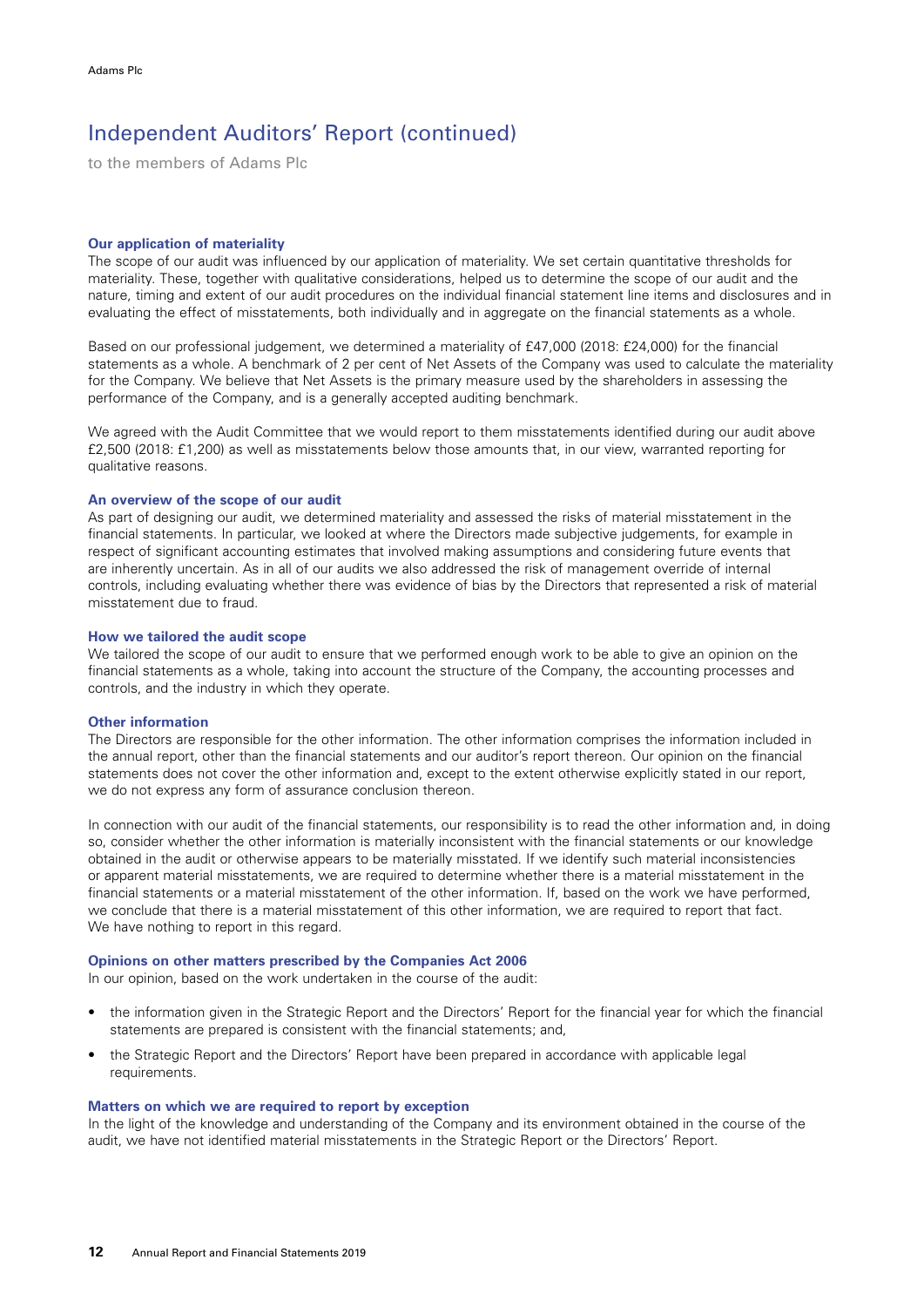We have nothing to report in respect of the following matters in relation to which the Companies Act 2006 requires us to report to you if, in our opinion:

- adequate accounting records have not been kept by the Company, or returns adequate for our audit have not been received from branches not visited by us; or
- the Company financial statements are not in agreement with the accounting records and returns; or
- certain disclosures of Directors' remuneration specified by law are not made; or
- we have not received all the information and explanations we require for our audit.

#### **Responsibilities of Directors**

As explained more fully in the Directors' Responsibilities Statement set out on page 9, the Directors are responsible for the preparation of the financial statements and for being satisfied that they give a true and fair view, and for such internal control as the Directors determine is necessary to enable the preparation of financial statements that are free from material misstatement, whether due to fraud or error.

In preparing the financial statements, the Directors are responsible for assessing the Company's ability to continue as a going concern, disclosing, as applicable, matters related to going concern and using the going concern basis of accounting unless the Directors either intend to liquidate the company or to cease operations, or have no realistic alternative but to do so.

#### **Auditor's responsibilities for the audit of the financial statements**

Our objectives are to obtain reasonable assurance about whether the financial statements as a whole are free from material misstatement, whether due to fraud or error, and to issue an auditor's report that includes our opinion. Reasonable assurance is a high level of assurance, but is not a guarantee that an audit conducted in accordance with ISAs (UK) will always detect a material misstatement when it exists.

Misstatements can arise from fraud or error and are considered material if, individually or in the aggregate, they could reasonably be expected to influence the economic decisions of users taken on the basis of these financial statements.

A further description of our responsibilities for the audit of the financial statements is located on the Financial Reporting Council's website at: www.frc.org.uk/auditorsresponsibilities. This description forms part of our auditor's report.

#### **Use of this report**

This report is made solely to the Company's members, as a body. Our audit work has been undertaken so that we might state to the Company's members those matters we are required to state to them in an auditor's report and for no other purpose. To the fullest extent permitted by law, we do not accept or assume responsibility to anyone other than the Company and the Company's members as a body, for our audit work, for this report, or for the opinions we have formed.

#### **Other matters which we are required to address**

The non-audit services prohibited by the FRC's Ethical Standard were not provided to the Company and we remain independent of the Company in conducting our audit.

Our audit opinion is consistent with the additional report to the audit committee.

### **Sachin Ramaiya (Senior Statutory Auditor) for and on behalf of Jeffreys Henry LLP (Statutory Auditor)** Finsgate 5-7 Cranwood Street London EC1V 9EE

2 July 2019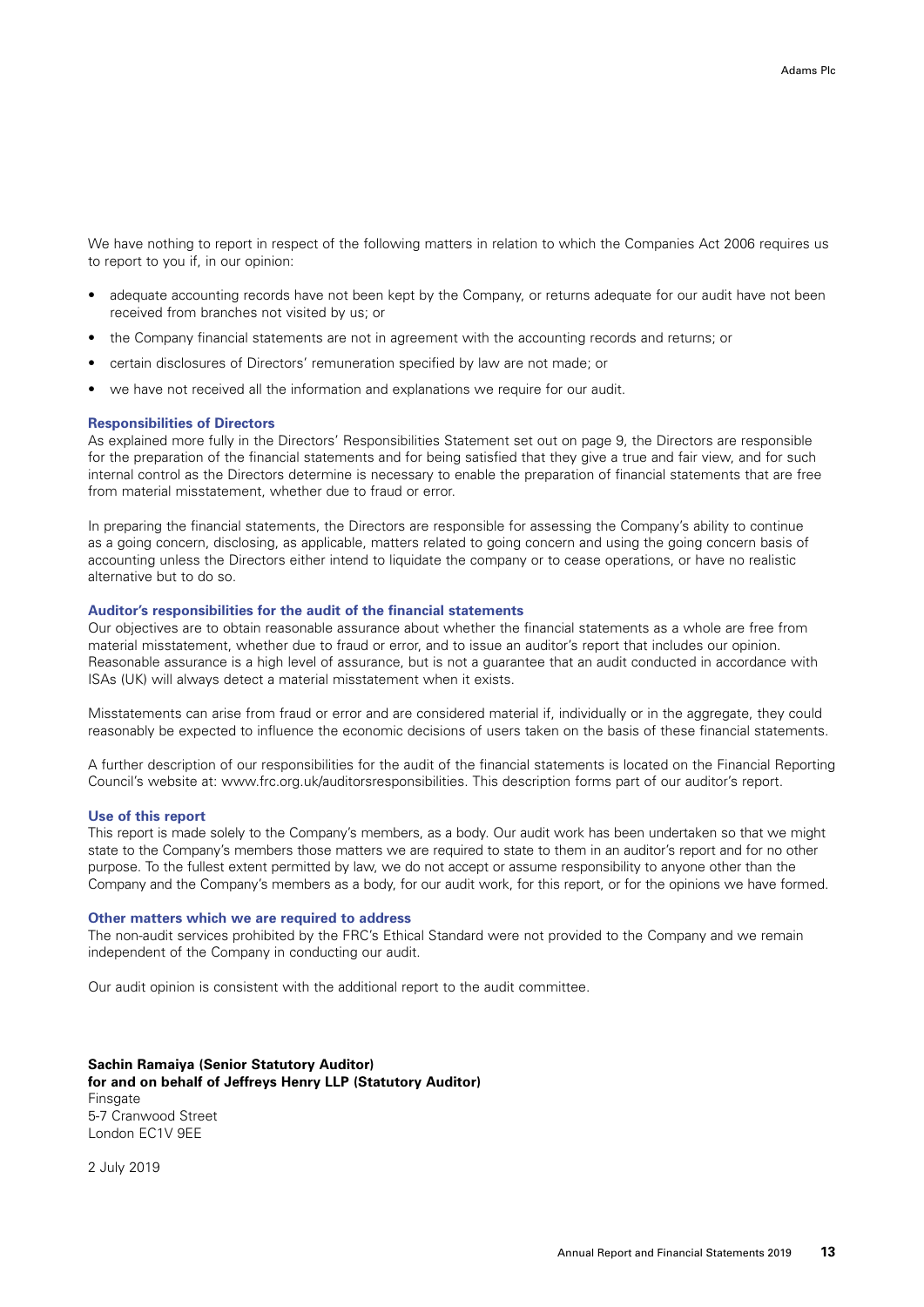# Statement of Comprehensive Income

for the year ended 31 March 2019

|                                                    | <b>Notes</b> | <b>Year ended</b><br>31 March 2019<br>£'000 | <b>Year ended</b><br><b>31 March 2018</b><br>£'000 |
|----------------------------------------------------|--------------|---------------------------------------------|----------------------------------------------------|
|                                                    |              |                                             |                                                    |
| Dividend income                                    |              | 87                                          | 45                                                 |
| Gain on investments                                |              | 317                                         | 280                                                |
| Investment return                                  | 5            | 404                                         | 325                                                |
| <b>Expenses and other income</b>                   |              |                                             |                                                    |
| Administrative expenses                            | 8            | (172)                                       | (155)                                              |
| Other income                                       |              | 14                                          |                                                    |
| <b>Operating profit</b>                            |              | 246                                         | 170                                                |
| Interest income                                    |              | 11                                          | 10                                                 |
| Profit before income tax                           |              | 257                                         | 180                                                |
| Income tax expense                                 | 9            |                                             |                                                    |
| Profit and total comprehensive profit for the year |              | 257                                         | 180                                                |
| Basic and diluted earnings per share               | 10           | 0.31 <sub>p</sub>                           | 0.25p                                              |

There are no other items of comprehensive income.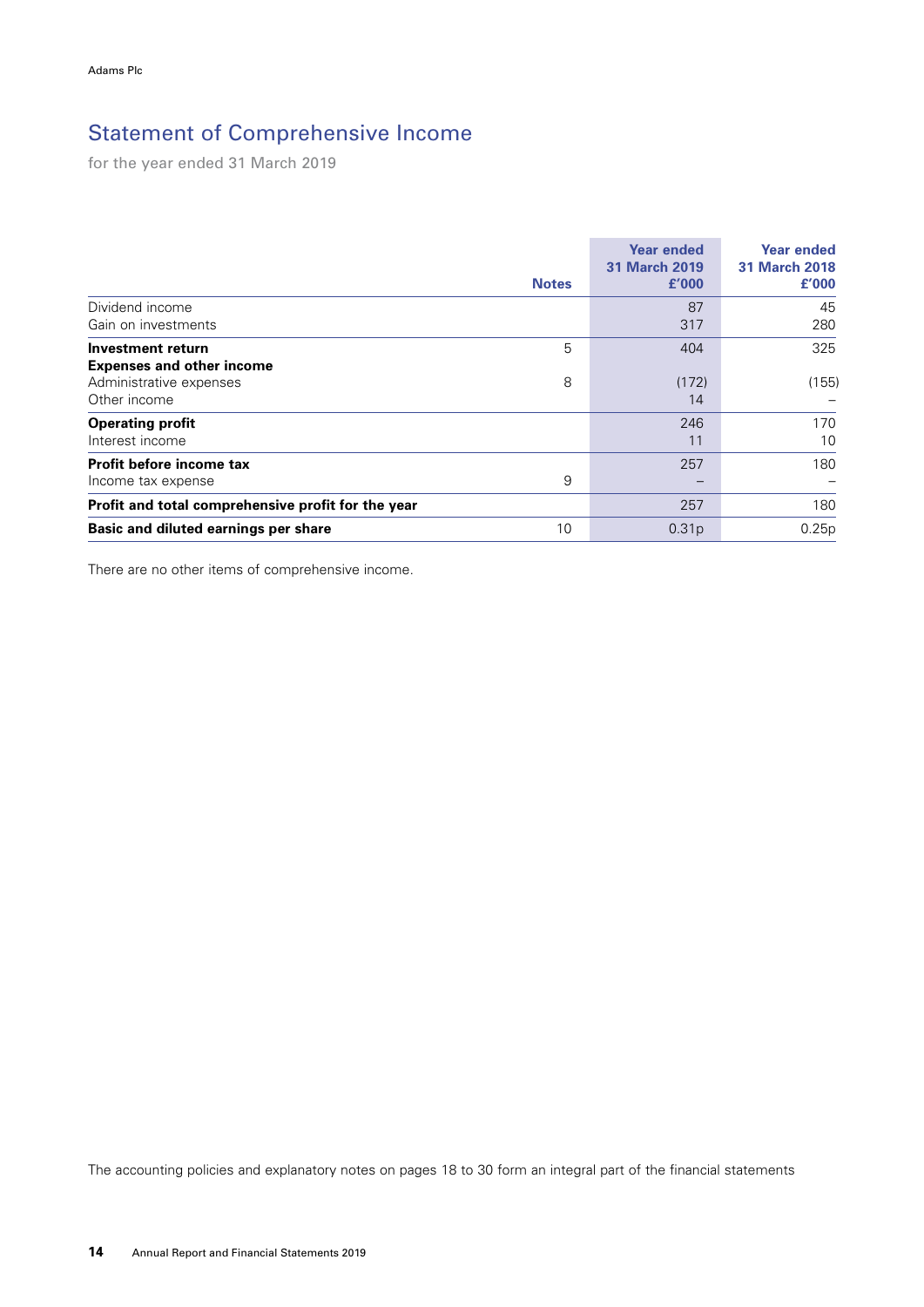# Statement of Financial Position

as at 31 March 2019

|                                                  | <b>Notes</b> | 31 March 2019<br>£'000 | <b>31 March 2018</b><br>£'000 |
|--------------------------------------------------|--------------|------------------------|-------------------------------|
| <b>Assets</b>                                    |              |                        |                               |
| <b>Non-current assets</b>                        |              |                        |                               |
| Investments                                      | 11           | 2,075                  | 2,076                         |
| <b>Current assets</b>                            |              |                        |                               |
| Prepayments                                      | 12           | 2                      | 2                             |
| Cash and cash equivalents                        |              | 315                    | 52                            |
| Current assets                                   |              | 317                    | 54                            |
| <b>Total assets</b>                              |              | 2,392                  | 2,130                         |
| <b>Liabilities</b><br><b>Current liabilities</b> |              |                        |                               |
| Trade and other payables                         | 13           | (26)                   | (21)                          |
| <b>Total liabilities</b>                         |              | (26)                   | (21)                          |
| <b>Net current assets</b>                        |              | 291                    | 33                            |
| <b>Net assets</b>                                |              | 2,366                  | 2,109                         |
| <b>Equity</b>                                    |              |                        |                               |
| Called up share capital                          | 15           | 826                    | 1,001                         |
| Share premium                                    | 15           |                        | 1,401                         |
| Foreign currency translation reserve             | 15           |                        | (244)                         |
| Retained earnings/(deficit) reserve              |              | 1,540                  | (49)                          |
| <b>Total shareholder equity</b>                  |              | 2,366                  | 2,109                         |

The financial statements were approved and authorised for issue by the Board on 2 July 2019 and signed on its behalf by:

Michael Bretherton **Chairman**

Company number – 004145V (Isle of Man)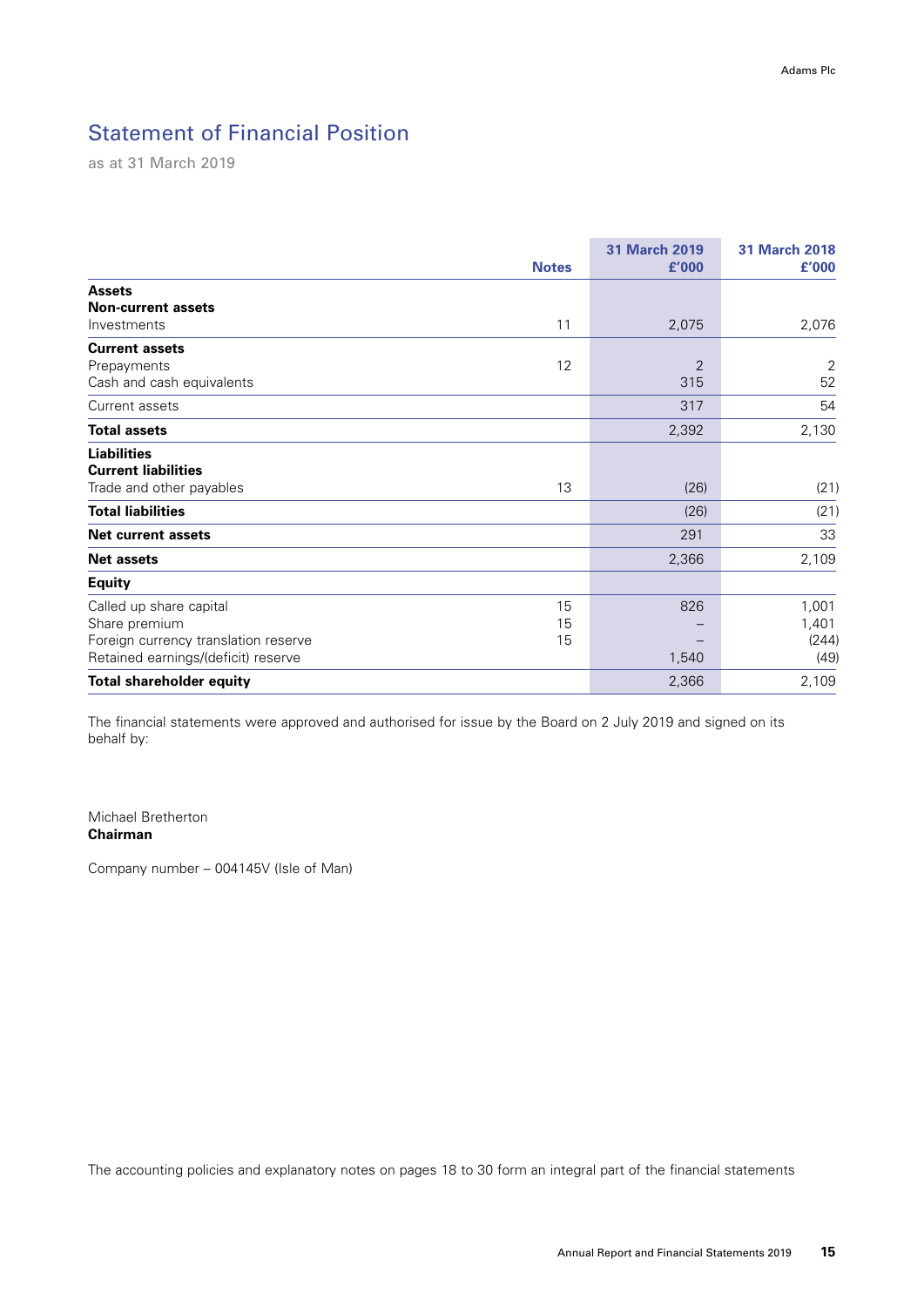# Statement of Changes in Equity

for the year ended 31 March 2019

|                                                        | <b>Notes</b> | <b>Share</b><br><b>Capital</b><br>£'000 | <b>Share</b><br><b>Premium</b><br>£'000 | <b>Foreign</b><br>currency<br>translation<br>reserve<br>£'000 | <b>Retained</b><br>earnings/<br>(deficit)<br>reserve<br>£'000 | <b>Total</b><br>£'000 |
|--------------------------------------------------------|--------------|-----------------------------------------|-----------------------------------------|---------------------------------------------------------------|---------------------------------------------------------------|-----------------------|
| At 1 April 2017                                        |              | 636                                     | 783                                     | (244)                                                         | (229)                                                         | 946                   |
| <b>Changes in equity</b>                               |              |                                         |                                         |                                                               |                                                               |                       |
| Issue of shares                                        | 15           | 365                                     | 618                                     |                                                               |                                                               | 983                   |
| Total comprehensive gain                               |              |                                         |                                         |                                                               | 180                                                           | 180                   |
| <b>At 31 March 2018</b>                                |              | 1,001                                   | 1,401                                   | (244)                                                         | (49)                                                          | 2,109                 |
| <b>Changes in equity</b><br>Redenomination             |              |                                         |                                         |                                                               |                                                               |                       |
| of share capital<br>Elimination of foreign<br>currency | 15           | (175)                                   | 175                                     |                                                               |                                                               |                       |
| reserve<br>Reclassification                            | 15           |                                         | (244)                                   | 244                                                           |                                                               |                       |
| of share premium                                       | 15           |                                         | (1, 332)                                |                                                               | 1,332                                                         |                       |
| Total comprehensive gain                               |              |                                         |                                         |                                                               | 257                                                           | 257                   |
| <b>At 31 March 2019</b>                                |              | 826                                     |                                         |                                                               | 1,540                                                         | 2,366                 |

Share capital is the amount subscribed for shares at nominal value.

Share premium represents the excess of the amount subscribed for share capital over the nominal value of the shares, net of share issue expenses.

The Foreign currency translation reserve was eliminated upon the approval of resolutions approved in step with the redenomination of the Company's share capital into pounds sterling.

Retained earnings represent the cumulative gains of the Company attributable to equity shareholders.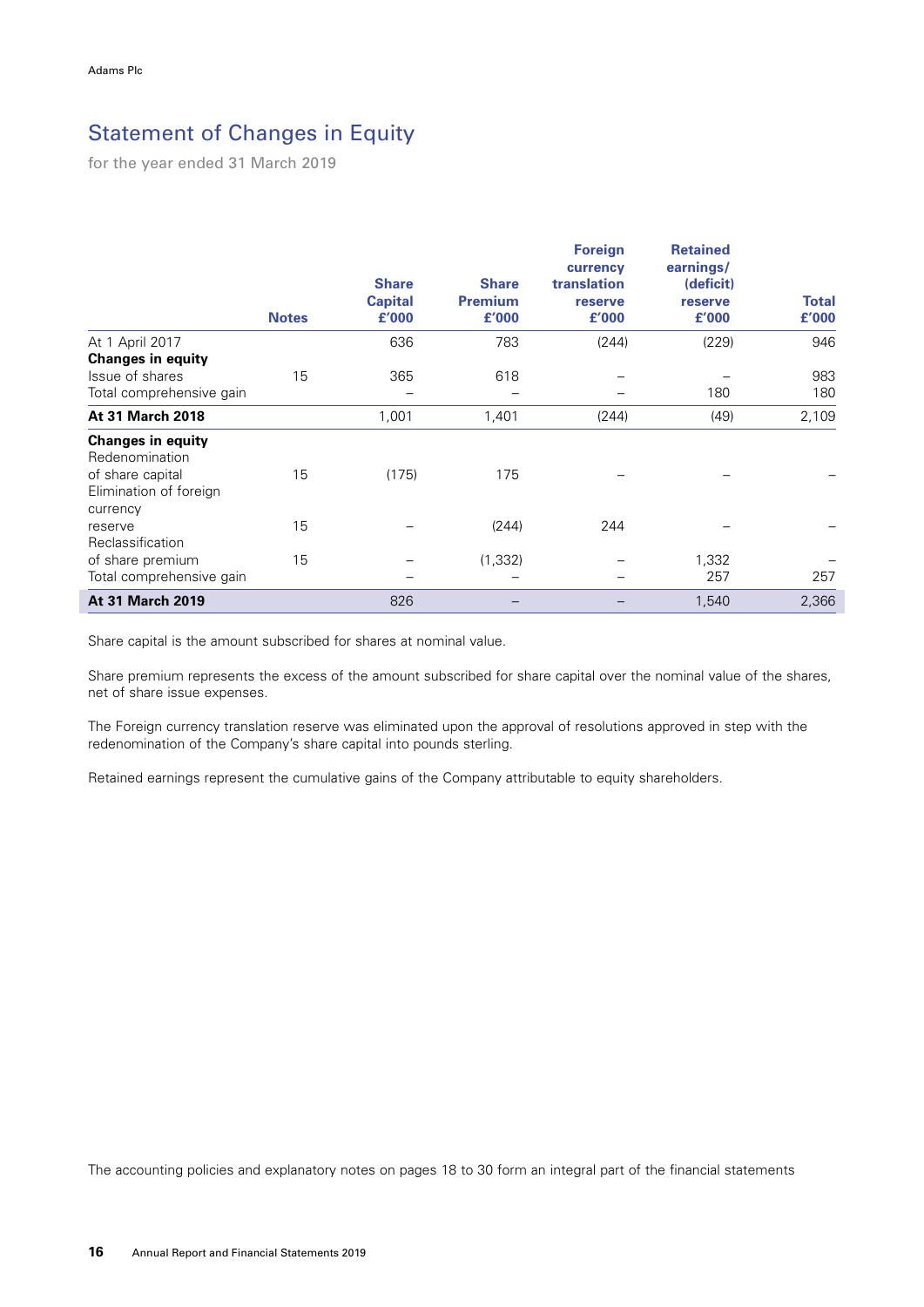# Statement of Cash Flows

for the year ended 31 March 2019

|                                                         | <b>Notes</b> | <b>Year ended</b><br>31 March 2019<br>£'000 | <b>Year ended</b><br><b>31 March 2018</b><br>£'000 |
|---------------------------------------------------------|--------------|---------------------------------------------|----------------------------------------------------|
| Profit for the year                                     |              | 257                                         | 180                                                |
| Unrealised gain on revaluation of portfolio investments | 5            | (174)                                       | (237)                                              |
| Realised gain on disposal of portfolio investments      | 5            | (143)                                       | (43)                                               |
| Increase/(decrease) in trade and other payables         |              | 5                                           | (5)                                                |
| Net cash outflow from operating activities              |              | (55)                                        | (105)                                              |
| Cash flows from investing activities                    |              |                                             |                                                    |
| Purchase of portfolio investments                       | 11           | (211)                                       | (1,591)                                            |
| Proceeds from sales of investments                      |              | 529                                         | 730                                                |
| Net cash generated/(used) in investing activities       |              | 318                                         | (861)                                              |
| <b>Cash flows from financing activities</b>             |              |                                             |                                                    |
| Issue of ordinary share capital                         | 15           |                                             | 983                                                |
| Net cash generated from financing activities            |              |                                             | 983                                                |
| Net increase in cash and cash equivalents               |              | 263                                         | 17                                                 |
| Cash and cash equivalents at beginning of year          |              | 52                                          | 35                                                 |
| Cash and cash equivalents at end of year                |              | 315                                         | 52                                                 |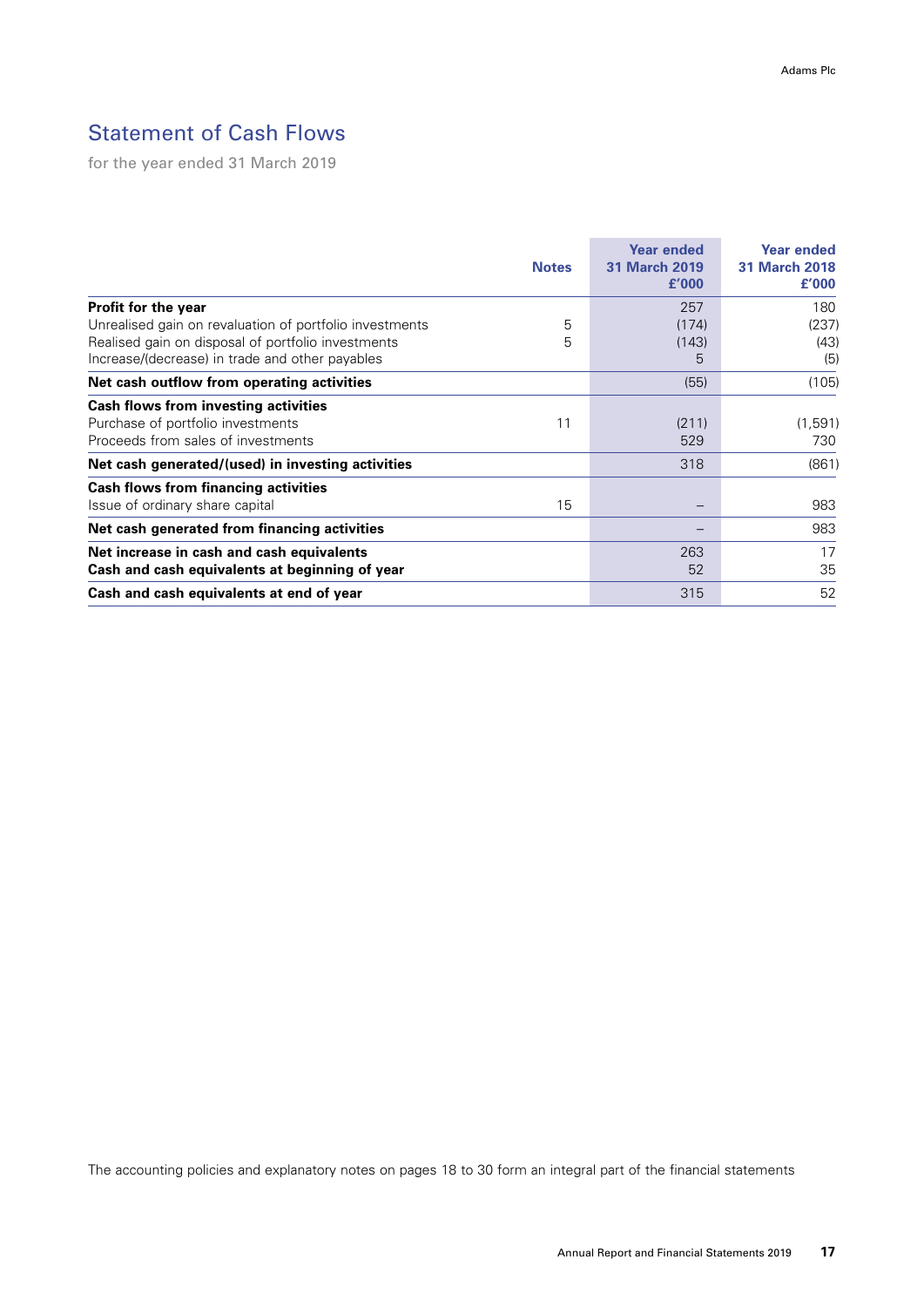# Notes to the Financial Statements

for the year ended 31 March 2019

# **1 General information**

Adams Plc is a Company incorporated and domiciled in the Isle of Man. The address of the registered office is disclosed on the Directors, Officers and Advisers page at the front of this annual report. The principal activities of the Company are described in the Directors' Report and Strategic Report.

# **2 Summary of significant accounting policies**

The principal accounting policies applied in the preparation of these financial statements are set out below.

# **2.1 Basis of preparation**

The financial statements have been prepared in accordance with International Financial Reporting Standards (IFRS). IFRS comprises of standards issued by the International Accounting Standards Board (IASB) and the interpretations issued by the International Financial Reporting Interpretations Committee (IFRIC) as adopted by the European Union (EU). The financial statements have been prepared on a going concern basis.

The preparation of financial statements in conformity with IFRS requires the use of certain critical accounting estimates. It also requires management to exercise its judgement in the process of applying the Company's accounting policies. The areas involving a higher degree of judgement or complexity, or areas where assumptions and estimates are significant to the financial statements are disclosed in Note 4.

# **2.2 Changes in accounting policies and disclosures**

The accounting policies adopted are consistent with those of the previous financial year. New standards and amendments to IFRS effective as for the financial reporting period have been reviewed by the Company and there has been no material impact on the financial statements as a result of these standards and amendments. The Company has not early adopted any amendment, standard or interpretation that has been issued but is not yet effective.

### **New accounting standards, interpretations and amendment adopted**

The following were new standards and amendments to existing standards which are relevant to the Company and are effective for annual periods commencing on or after 1 January 2018:

- Annual improvements 2014 2016 (amendments), "Removing short-term exemptions" and "Clarifying certain fair value measurements".
- IFRS 9 Financial Instruments. The standard specifies how an entity should classify and measure financial assets and liabilities, including some hybrid contracts.

Adoption of these new and amended standards has had no material impact on the financial statements of the Company, except for IFRS 9 which is further explained below.

### **IFRS 9 – Financial instruments**

The standard improves and simplifies the approach for classification and measurement of financial assets formerly codified in IAS 39 'Financial Statements: Recognition and Measurement' ("IAS 39").

Upon adopting IFRS 9, the Company has applied transitional relief and opted not to restate prior periods. No differences arose from the adoption of IFRS 9 in relation to classification, measurement or impairment.

The adoption of IFRS 9 has impacted the following areas:

- Investments in listed and unlisted equity securities previously classified as available-for-sale (AFS) investments under IAS 39 are now measured at fair value through profit or loss as the cash flows are not solely payments of principal and interest (SPPI). The Company did not elect to irrevocably designate any of the equity investments at fair value with changes presented in other comprehensive income.
- The impairment of financial assets applying the expected credit loss model. As at 31 March 2019 and 31 March 2018, the Company had no trade receivables or investments in debt-type assets measured at amortised cost. The Company shall apply a simplified model of recognising lifetime expected credit losses in relation to any future trade receivables not having a significant financing component. Please refer to the accounting policy on Financial Instruments – *Impairment of Financial Assets*.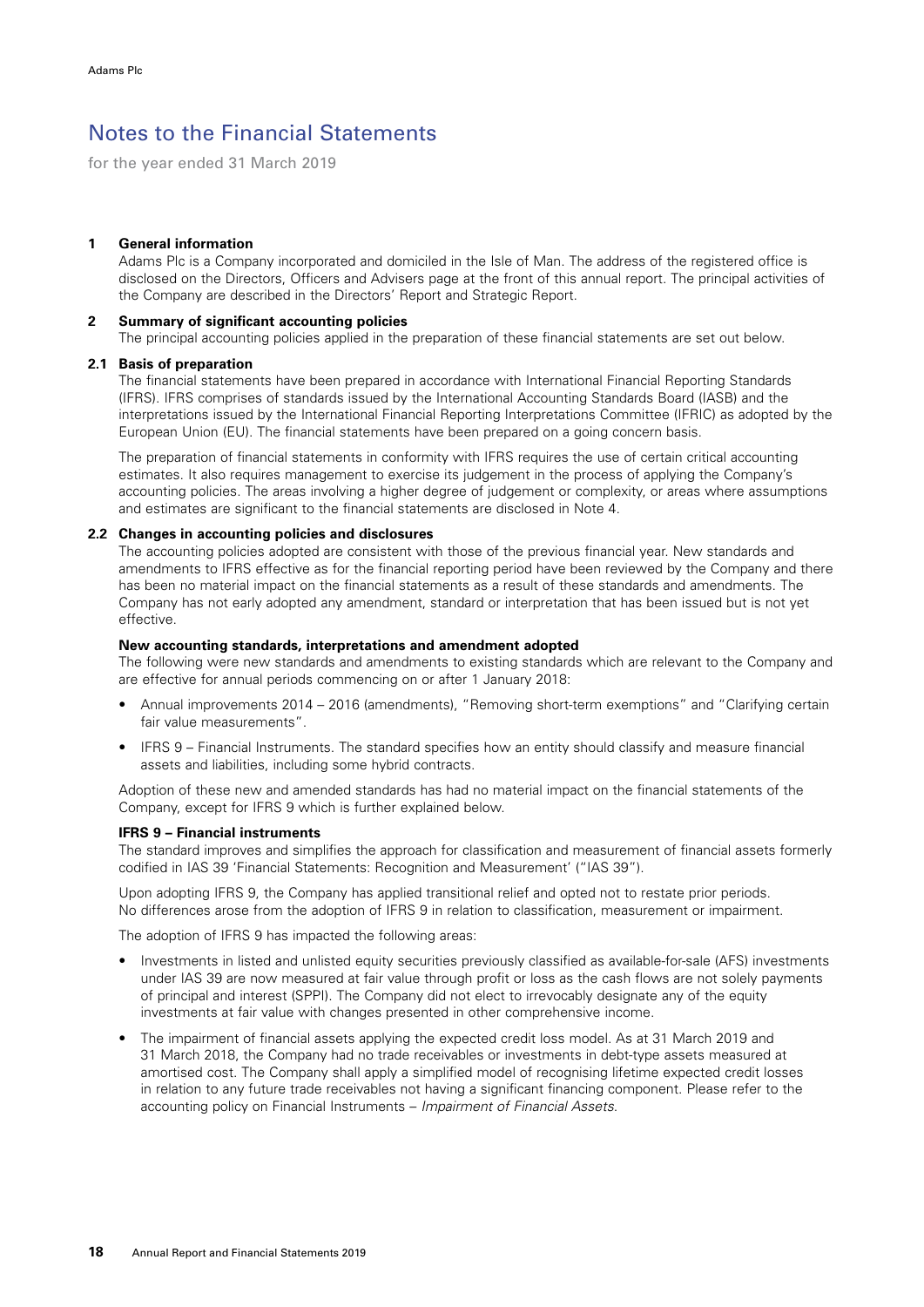### **2 General information** – continued

On the date of initial application, 1 April 2018, the financial instruments of the Company were reclassified as follows:

|                              | <b>Measurement category</b>                  |                                         |                                                     | <b>Carrying amount</b>                |                                                           |
|------------------------------|----------------------------------------------|-----------------------------------------|-----------------------------------------------------|---------------------------------------|-----------------------------------------------------------|
|                              | <b>Original</b><br><b>IAS 39</b><br>category | <b>New</b><br><b>IFRS 9</b><br>category | <b>Closing</b><br>balance<br>31 March 2018<br>£'000 | <b>Adoption</b><br>of IFRS 9<br>£'000 | <b>Opening</b><br>balance<br><b>1 April 2018</b><br>£'000 |
| Non-current financial assets |                                              |                                         |                                                     |                                       |                                                           |
| Investment portfolio         | Available                                    |                                         |                                                     |                                       |                                                           |
|                              | for sale                                     | <b>FVTPL</b>                            | 2.076                                               |                                       | 2,076                                                     |
| Current financial assets     |                                              |                                         |                                                     |                                       |                                                           |
| Cash and cash equivalents    | Loans and                                    | Amortised                               |                                                     |                                       |                                                           |
|                              | receivables                                  | cost                                    | 52                                                  |                                       | 52                                                        |

The adoption of the standards had no significant impact on the carrying values of the financial assets.

Furthermore, there have been no changes to the classification or measurement of financial liabilities as a result of the application of IFRS 9.

#### **Accounting standards or interpretations, not yet early adopted**

A number of new standards, amendments to existing standards and interpretations which have been issued or amended by IASB, are not yet effective and have not been applied in preparing these financial statements. The following relevant standards will in the future apply to the Company:

• IFRS 9 Financial Instruments, (amendments) "Prepayment features with negative compensation and modifications of financial liabilities"

In addition, the IASB completed its latest Annual Improvements to IFRS 2015 – 2017 project in December 2017. This project has amended a number of existing standards and interpretations effective for accounting periods commencing on or after 1 January 2019.

The Directors are considering the above standards, however, at this time they are not expected to have a significant impact on the Company.

#### **2.3 Financial Instruments**

### **Recognition and derecognition**

Financial assets and financial liabilities are recognised when the Company becomes a party to the contractual provisions of the financial instrument.

Financial assets are derecognised when the contractual rights to the cash flows from the financial asset expire, or when the financial asset and substantially all the risks and rewards are transferred. A financial liability is derecognised when it is extinguished, discharged, cancelled or expires.

#### **Classification and initial measurement of financial assets**

All financial assets are initially measured at fair value adjusted for transaction costs (where applicable).

Financial assets are classified into the following categories:

- amortised cost.
- fair value through profit or loss (FVTPL).
- fair value through other comprehensive income (FVOCI).

The classification is determined by both the entity's business model for managing the financial asset and the contractual cash flow characteristics of the financial asset.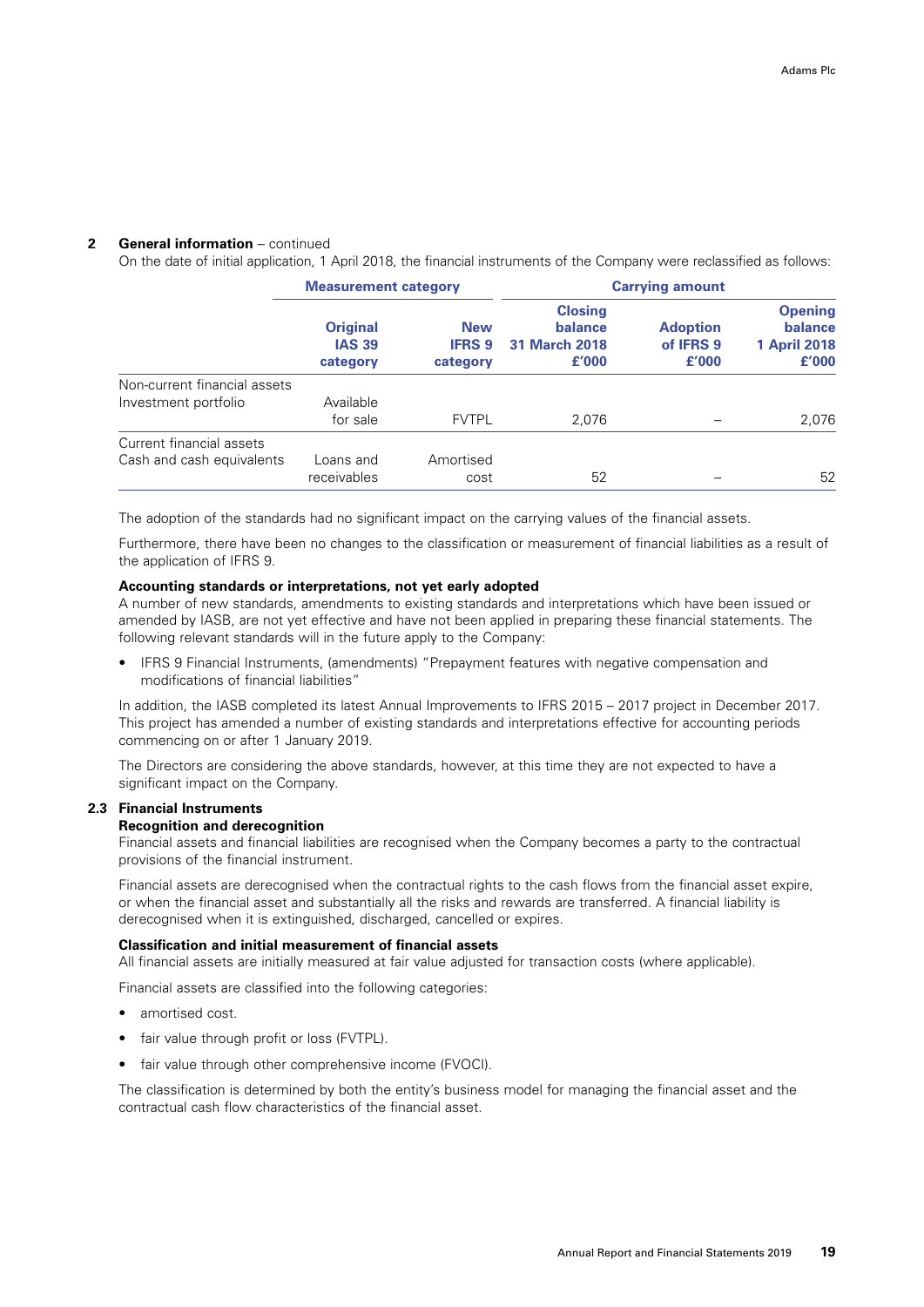# Notes to the Financial Statements (continued)

for the year ended 31 March 2019

# **2 General information** – continued **Financial assets at amortised cost**

Financial assets are measured at amortised cost if the assets meet the following conditions:

- held under a business model objective to hold the financial assets and collect its contractual cash flows.
- the contractual terms of the financial assets give rise to cash flows that are solely payments of principal and interest on the principal amount outstanding.

After initial recognition, these are measured at amortised cost using the effective interest method. Discounting is omitted where the effect of discounting is immaterial. The Company's cash and cash equivalents, trade and most other receivables fall into this category of financial instruments.

### **Financial assets at fair value through profit or loss (FVTPL)**

Financial assets that are held within a different business model other than 'hold to collect' or 'hold to collect and sell' are categorised at fair value through profit and loss. Further, irrespective of business model, financial assets whose contractual cash flows are not solely payments of principal and interest are accounted for at FVTPL.

Assets in this category are measured at fair value with gains or losses recognised in profit or loss. The Company's Investment Portfolio assets fall into this category and are further described below:

### **Investment portfolio assets**

Investment assets that are held by the Company with a long-term view to the ultimate realisation of capital gains are classified as investment portfolio assets and are stated at the Directors' estimate of their fair value determined in accordance with International Private Equity and Venture Capital Valuation Guidelines ("IPEVCVG") on the basis set out below. Investment portfolio assets are designated at fair value through profit or loss on initial recognition which is considered most appropriate as investment portfolio assets are assessed and evaluated on a fair value basis. Any gains or losses arising from subsequent changes in fair value are presented in the Statement of Comprehensive Income as they arise.

- (i) Quoted investments for which an active market exists are valued at closing bid-market price at the reporting date.
- (ii) Unquoted investments are measured at fair value by the Directors as follows:
	- Investments in companies that are still in a development phase continue to be valued based on cost unless there have been more recent benchmark subscriptions and investments which give a guide to fair value ("Price of Recent Investment") or where there are factors that indicate a change in fair value has occurred.
	- Once the business becomes established, investments are valued based on an estimate of the fair value for the investee company derived using methodologies which include applying an average sector earnings multiple to operating profits, valuation by reference to net asset base and discounted cash flows.

### **Financial assets at fair value through other comprehensive income (FVOCI)**

- The Company accounts for financial assets at FVOCI if the assets meet the following conditions:
- held under a business model objective to "hold to collect" the associated cash flows; and
- the contractual terms of the financial assets give rise to cash flows that are solely payments of principal and interest on the principal amount outstanding.

Any gains or losses recognised in other comprehensive income (OCI) will be recycled upon derecognition of the asset.

In the periods presented the Company does not have any financial assets categorised as FVOCI.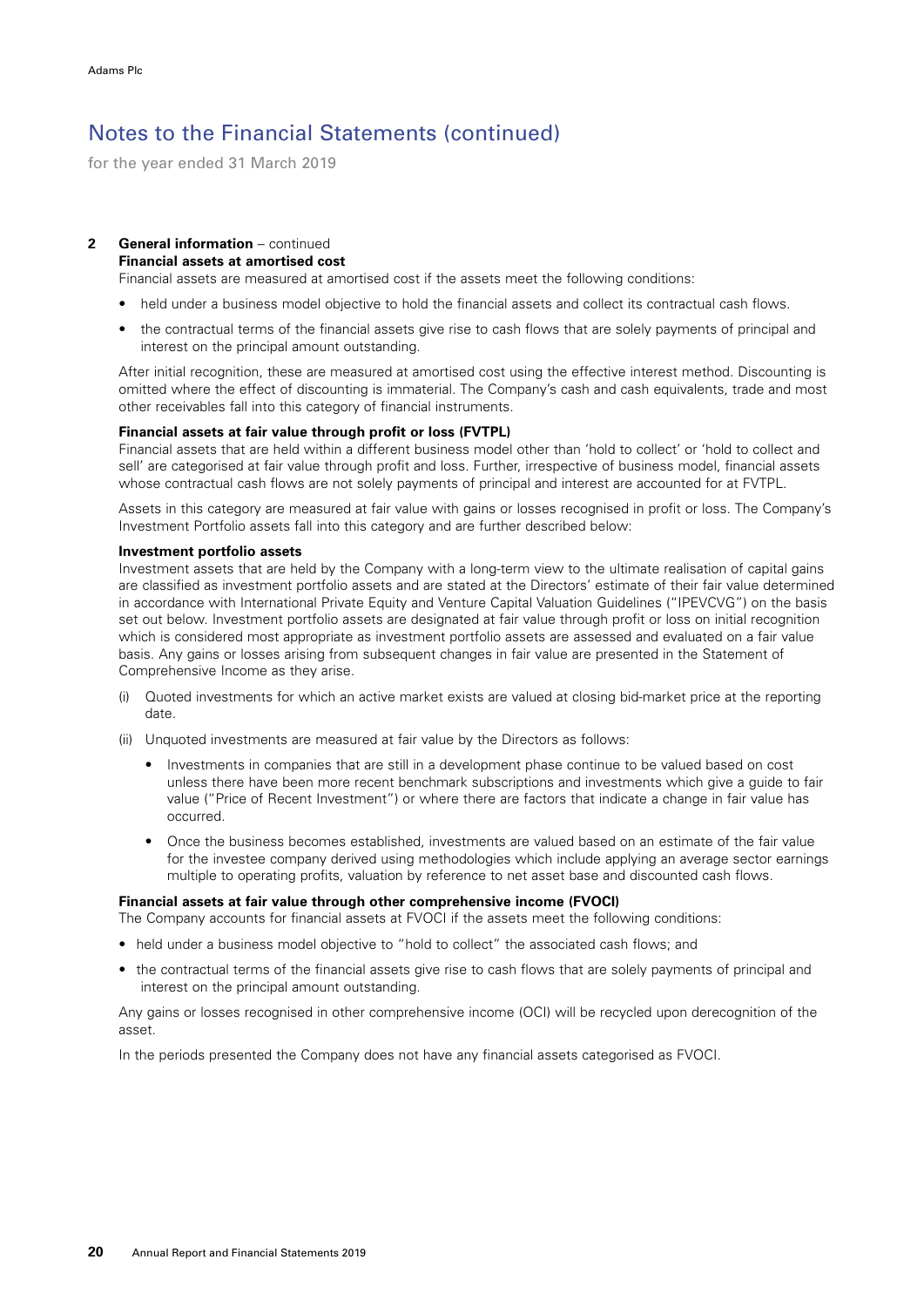#### **2 General information** – continued **Impairment of financial assets**

IFRS 9's impairment requirements use forward-looking information to recognise expected credit losses – the 'expected credit loss (ECL) model'. This replaces IAS 39's 'incurred loss model'.

Instruments within the scope of the new requirements include loan commitments and other debt-type financial assets measured at amortised cost and FVOCI, trade receivables, contract assets recognised and measured under IFRS 15 and some financial guarantee contracts (for the issuer) that are not measured at fair value through profit or loss.

Recognition of credit losses is no longer dependent on the Company first identifying a credit loss event. Instead the Company considers a broader range of information when assessing credit risk and measuring expected credit losses, including past events, current conditions, reasonable and supportable forecasts that affect the expected collectability of the future cash flows of the instrument.

In applying this forward-looking approach, a distinction is made between:

- financial instruments that have not deteriorated significantly in credit quality since initial recognition or that have low credit risk ('Stage 1'); and
- financial instruments that have deteriorated significantly in credit quality since initial recognition and whose credit risk is not low ('Stage 2').

'Stage 3' would cover financial assets that have objective evidence of impairment at the reporting date.

'12-month expected credit losses' are recognised for the first category while 'lifetime expected credit losses' are recognised for the second category.

Measurement of the expected credit losses is determined by a probability-weighted estimate of credit losses over the expected life of the financial instrument.

#### **Classification and measurement of financial liabilities**

As the accounting for financial liabilities remains largely the same under IFRS 9 compared to IAS 39, the Company's financial liabilities were not impacted by the adoption of IFRS 9. However, for completeness, the accounting policy is disclosed below.

Financial liabilities are initially measured at fair value, and, where applicable, adjusted for transaction costs unless the Company designated a financial liability at fair value through profit or loss. Subsequently, financial liabilities are measured at amortised cost using the effective interest method. All interest-related charges and, if applicable, changes in an instrument's fair value that are reported in profit or loss, are included within finance costs or finance income.

The Company's financial liabilities include trade and other payables.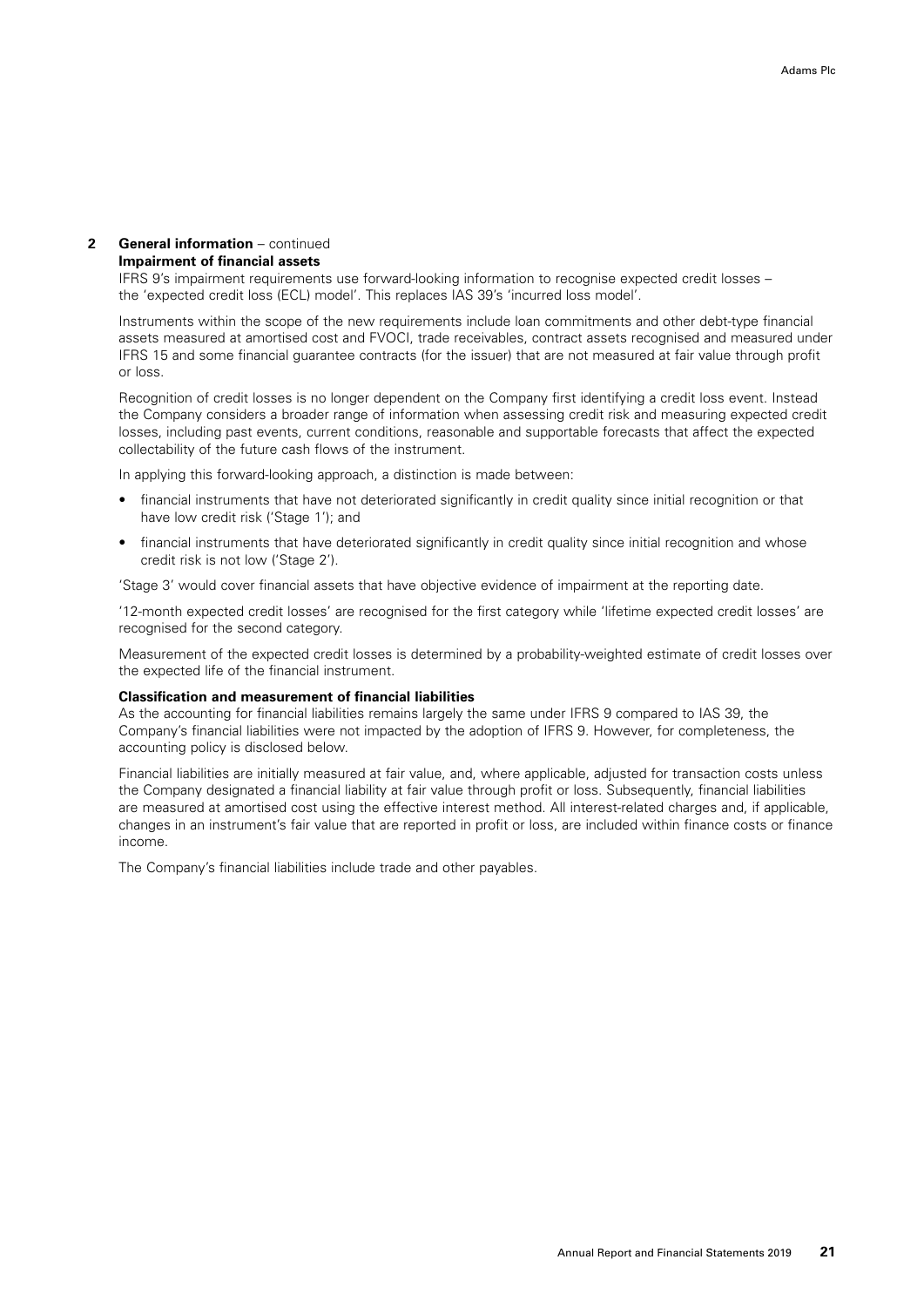# Notes to the Financial Statements (continued)

for the year ended 31 March 2019

# **2 General information** – continued

# **2.4 Income**

Income is measured at the fair value of the consideration received or receivable in the normal course of business, net of discounts, VAT and other sales related taxes. The Company recognises income when the amount of income can be reliably measured and when it is probable that the future economic benefits will flow into the Company.

(i) Investment return

Investment return represents the sum of realised gains and losses on the disposal of investment portfolio assets and the unrealised gains and losses on the revaluation of these, together with and any related investment income received and receivable.

Realised gains and losses on the disposal of investments is the difference between the fair value of the consideration received less any directly attributable costs on the sale and the fair value of the investments at the start of the accounting period or acquisition date if later.

Unrealised gains and losses on the revaluation of investments is the movement in carrying value of investments between the start of the accounting period or acquisition date if later and the end of the accounting period.

Dividends from investments are recognised when the shareholders' rights to receive payment have been established.

(ii) Interest income

Interest income is recognised as interest accrues using the effective interest rate method.

(iii) Other income

All other income is recognised as other income in the period to which it relates.

### **2.5 Investments**

Investment assets that are held by the Company are classified as investment portfolio assets and are stated at the Directors' estimate of their fair value determined in accordance with International Private Equity and Venture Capital Valuation Guidelines ("IPEVCVG") on the basis set out below. Investment assets are designated at fair value through profit or loss on initial recognition and any gains or losses arising from subsequent changes in fair value are presented in the statement of comprehensive income as they arise. A fair value method of valuation for portfolio investments is considered the most appropriate for assessing their performance.

- (i) Quoted investments for which an active market exists are valued at closing bid-market price at the reporting date.
- (ii) Unquoted investments are measured at fair value by the Directors as follows:
	- Investments in companies that are still in a development phase continue to be valued based on cost unless there have been more recent benchmark subscriptions and investments which give a guide to fair value ("Price of Recent Investment") or where there are factors that indicate a change in fair value has occurred.
	- Once the business becomes established, investments are valued based on an estimate of the fair value for the investee company derived using methodologies which include applying an average sector earnings multiple to operating profits, valuation by reference to net asset base and discounted cash flows.

None of the Company's investments have met the criteria for consolidation on the basis of either a subsidiary, associate or joint venture and therefore have not been consolidated. The Board has concluded that the Company continues to meet the definition of an investment entity and to account for its investments as such.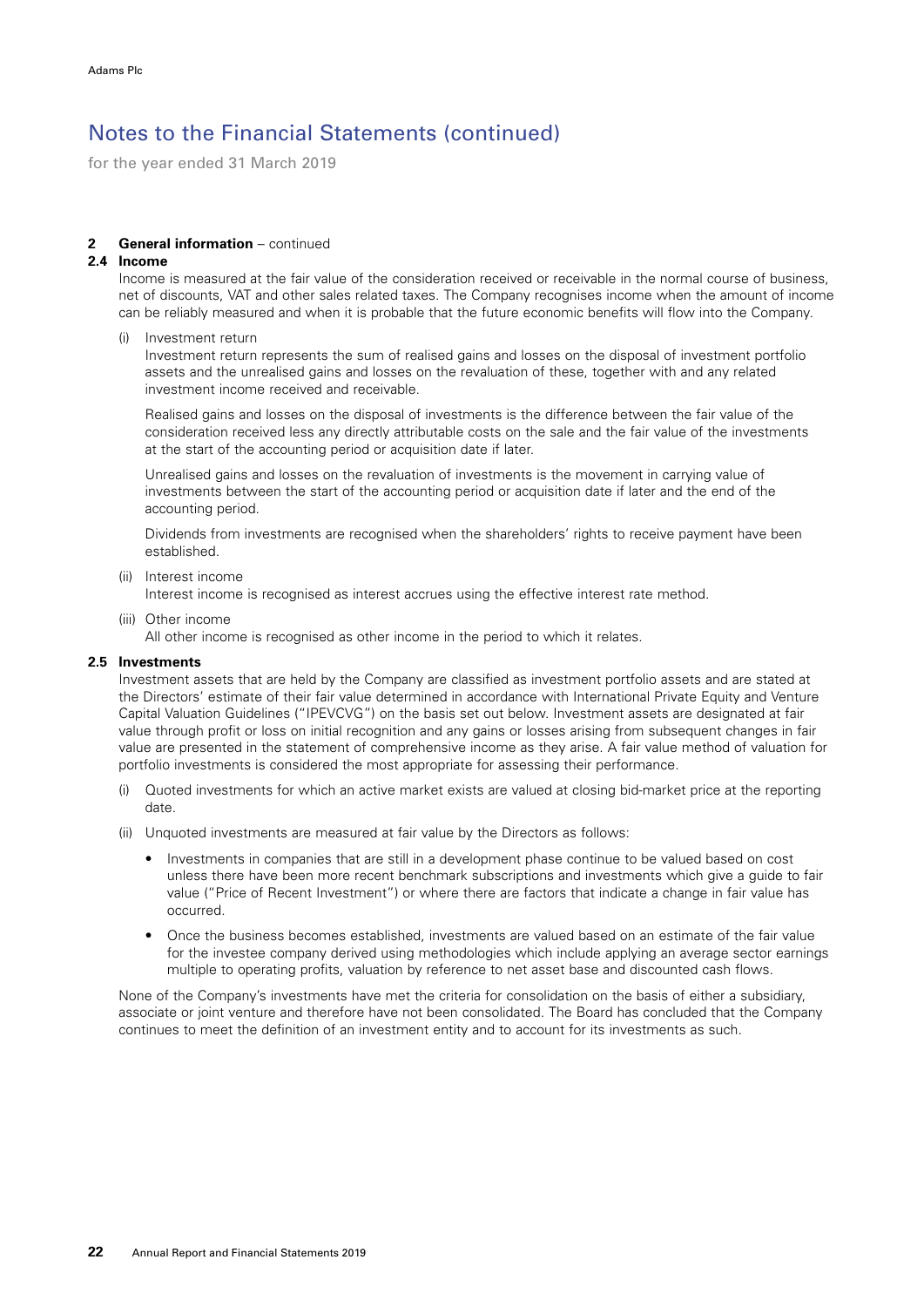#### **2 General information** – continued

# **2.6 Taxation**

Taxation for the year comprises current and deferred tax. Tax is recognised in the income statement except to the extent that it relates to items recognised in other comprehensive income or directly in equity.

Current income tax is calculated on the basis of the tax rates and laws enacted or substantively enacted at the statement of financial position date in the countries where the Company's subsidiaries and associates operate and generate taxable income. Management periodically evaluates positions taken in tax returns in regard to situations in which applicable tax regulations are subject to interpretation. It establishes provisions where appropriate on the basis of amounts expected to be paid to the tax authorities.

Deferred income tax is provided in full, using the liability method, on temporary differences arising between the tax bases of assets and liabilities and their carrying amounts in the consolidated financial statements in accordance with IAS 12 – 'Income Taxes'. Deferred tax liabilities are generally recognised for all taxable temporary differences, and deferred tax assets are generally recognised for all deductible temporary differences to the extent that it is probable that taxable profits will be available against which those deductible temporary differences can be utilised. Such assets and liabilities are not recognised if the temporary difference arises from goodwill or from the initial recognition (other than in a business combination) of other assets and liabilities in a transaction that affects neither the taxable nor the accounting profit or loss. Deferred tax assets and liabilities are calculated using tax rates and laws that have been substantively enacted at the reporting date.

Deferred tax assets and liabilities are offset when there is a legally enforceable right to set off current tax assets against current tax liabilities and when they relate to income taxes levied by the same taxation authority and the Company intends to settle its current tax assets and liabilities on a net basis.

# **2.7 Share Capital**

Ordinary shares are classified as equity. Incremental costs directly attributable to the issue of new shares or options are shown in equity as a deduction, net of tax, from proceeds.

#### **2.8 Cash and cash equivalents**

Cash and cash equivalents include cash in hand, deposits held on call with banks, other short-term highly liquid investments with maturities of three months or less, and bank overdrafts. Bank overdrafts are shown within borrowings in current liabilities on the statement of financial position.

### **2.9 Segmental reporting**

An operating segment is a component of an entity that engages in business activities from which it may earn revenues and incur expenses, whose operating results are regularly reviewed by the entity's chief operating decision maker to make decisions about resources to be allocated to the segment and assess its performance, and for which discrete financial information is available. Operating segments for Adams Plc are reported based on the financial information provided to the Board, which is used to make strategic decisions. The Directors are of the opinion that under IFRS 8 – 'Operating segments' the Company has only one reportable segment, being Investment Return (see Note 5). The Board assesses the performance of the operating segment based on financial information which is measured and presented in a manner consistent with that in the financial statements.

#### **2.10 Foreign currency**

The functional currency of an entity is the currency of the primary economic environment in which the entity operates. Transactions denominated in foreign currencies are translated into the presentational currency of the Company at the rate of exchange ruling at the transaction date. Monetary assets and liabilities denominated in foreign currencies are translated at rates ruling at the statement of financial position date. Exchange differences arising are taken to operating results within the income statement.

The functional and presentational currency of the Company is GBP (£).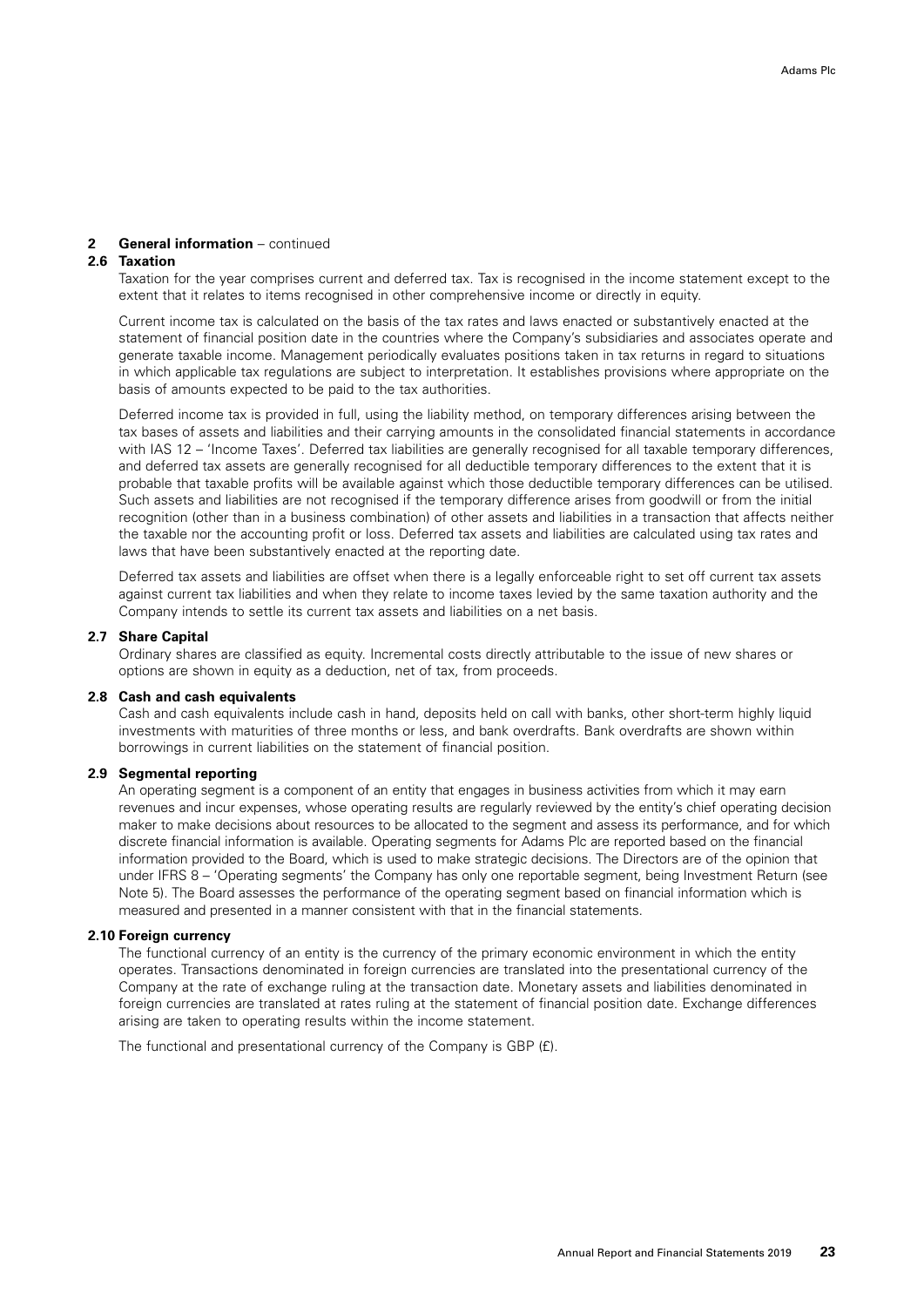# Notes to the Financial Statements (continued)

for the year ended 31 March 2019

# **3 Financial risk management**

The Company's activities expose it to a variety of financial risks: market risk (including price risk, interest rate risk and foreign currency risk), credit risk and liquidity risk. The Company's overall risk management programme focuses on the unpredictability of financial markets and seeks to minimise potential adverse effects on the Company's financial performance. The management of these risks is vested in the Board of Directors. The policies for managing each of these risks are summarised below:

### **3.1 Management of market risk**

(i) Price risk

The Company is exposed to market price risk in respect of its portfolio investments. The Company mitigates this risk by having established investment appraisal processes and asset monitoring procedures which are subject to overall review by the Board.

The Company has in place procedures and levels of authority designed to control the level of commitments, either in single investments or in aggregate.

Details of the Company's investment portfolio are given in Note 11 to the financial statements.

#### *Price risk sensitivity*

The table below summarises the impact on the Company's profit before taxation for the year and on equity of a 10 per cent. increase/decrease in the underlying share price of the investment portfolio. The price sensitivity of 10 per cent. represents Management's estimate of the premium/discount that may be achieved on sale of investment portfolio assets relative to the closing bid market price.

|                                    | Year ended<br>31 March 2019 | <b>Year ended</b><br>31 March 2018 |
|------------------------------------|-----------------------------|------------------------------------|
| Impact of 10 per cent price change | £'000                       | £'000                              |
| Portfolio investments              | 208                         | 208                                |

(ii) Interest rate risk

As the Company currently has no borrowings, the risk is limited to the impact of interest received on cash surpluses held. Interest rate risk is managed in accordance with the liquidity requirements of the Company, with a minimum appropriate level of its cash surpluses held within an instant access account, which has a variable interest rate attributable to it, to ensure that sufficient funds are available to cover the Company's liquidity needs.

# *Interest rate sensitivity*

The principal impact to the Company is the result of interest-bearing cash and short-term deposit (cash equivalent) balances held. At 31 March 2019, the impact of a 5 per cent. increase or decrease in interest rates would have increased/decreased the profit for the year and equity by a minimal amount as a result of higher/lower interest received on floating rate cash deposits and as such no sensitivity analysis is provided.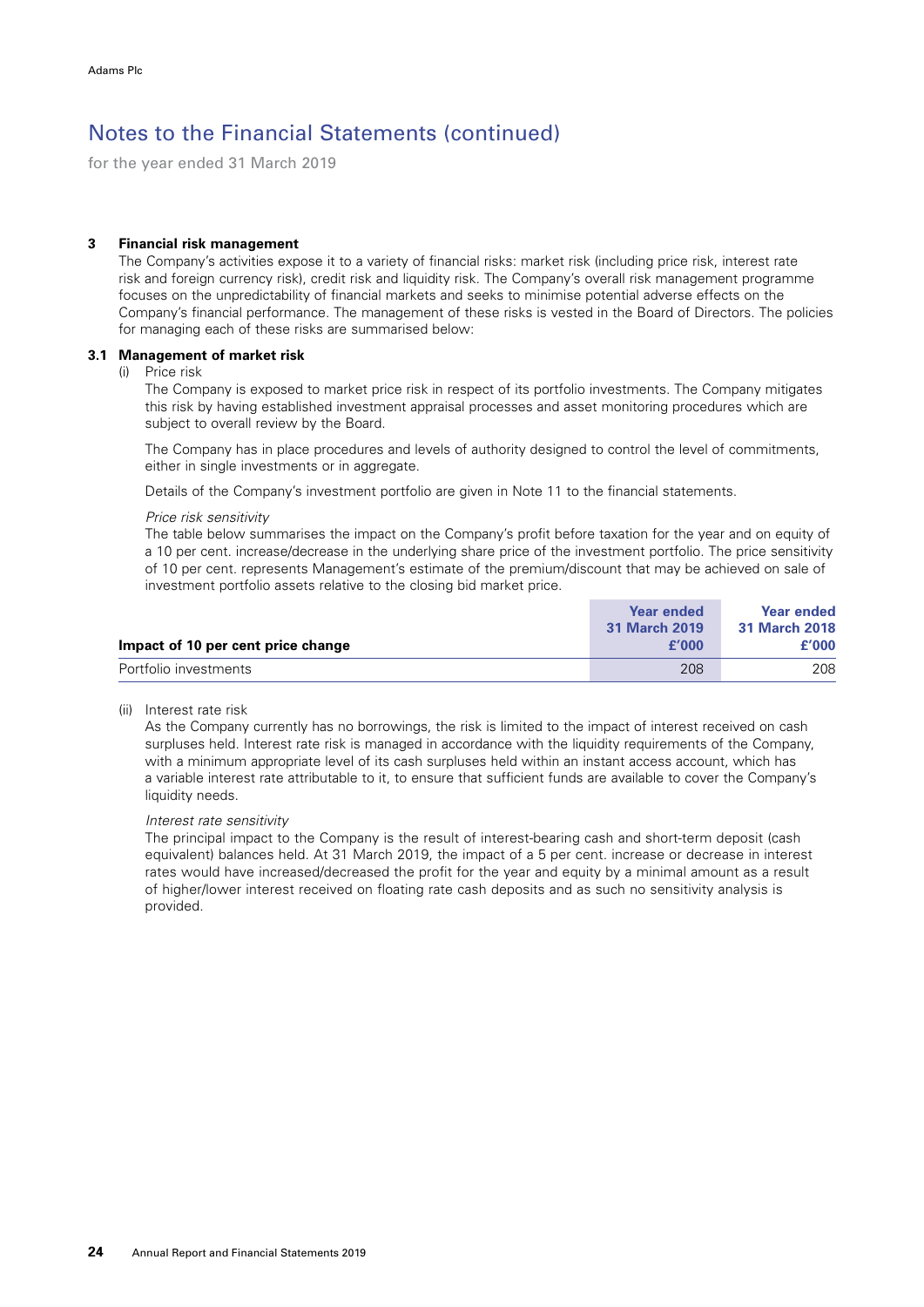#### **3 Financial risk management** – continued

# (iii) Currency risk profile

In prior periods the Company was exposed to foreign exchange rate risk as a result of the use of Euros as the reporting currency for the financial statements, however this is no longer the case. The Company manages its foreign exchange risk at Board level and monitors it on an ongoing basis.

#### *Foreign exchange risk sensitivity*

Management do not consider the impact of possible exchange rate movements based on current market conditions to be material to the net result for the year.

#### *Management of credit risk*

The Company's principal financial assets are portfolio investments and bank balances. The credit risk associated with other receivables is considered to be minimal as the balances are due from counterparties with no history of default.

The Company seeks to limit the level of credit risk on the cash balances by aiming to only deposit surplus liquid funds with counterparty banks with high credit ratings. The credit risk associated with portfolio investments is considered minimal.

|                                                | As at<br>31 March 2019<br>£'000 | As at<br>31 March 2018<br>£'000 |
|------------------------------------------------|---------------------------------|---------------------------------|
| Cash, cash equivalents and short-term deposits |                                 |                                 |
| А                                              | 58                              | 51                              |
| No rating provided*                            | 257                             |                                 |
|                                                | 315                             | 52                              |

\* These monies are held with a reputable international brokerage despite no credit rating being available.

The maximum exposure to credit risk on the Company's financial assets is represented by their carrying amount, as outlined in the categorisation of financial instruments table below.

|                           | <b>Loans and</b><br>receivables<br>£'000 | <b>Financial</b><br>liabilities at<br>amortised<br>cost<br>£'000 | <b>Financial assets</b><br>at fair value<br>through profit<br>and loss<br>£'000 | <b>Total</b><br>£'000 |
|---------------------------|------------------------------------------|------------------------------------------------------------------|---------------------------------------------------------------------------------|-----------------------|
| At 31 March 2019          |                                          |                                                                  |                                                                                 |                       |
| Investments               |                                          |                                                                  | 2,075                                                                           | 2,075                 |
| Cash and cash equivalents | 315                                      |                                                                  |                                                                                 | 315                   |
| Trade and other payables  |                                          | (26)                                                             |                                                                                 | (26)                  |
| <b>Net total</b>          | 315                                      | (26)                                                             | 2,075                                                                           | 2,364                 |
| <b>At 31 March 2018</b>   |                                          |                                                                  |                                                                                 |                       |
| Investments               |                                          |                                                                  | 2,076                                                                           | 2,076                 |
| Cash and cash equivalents | 52                                       |                                                                  |                                                                                 | 52                    |
| Trade and other payables  |                                          | (21)                                                             |                                                                                 | (21)                  |
| <b>Net total</b>          | 52                                       | (21)                                                             | 2.076                                                                           | 2,107                 |

The Company does not consider that any changes in fair value of financial assets in the year are attributable to credit risk.

No aged analysis of financial assets is presented as no financial assets are past due at the reporting date.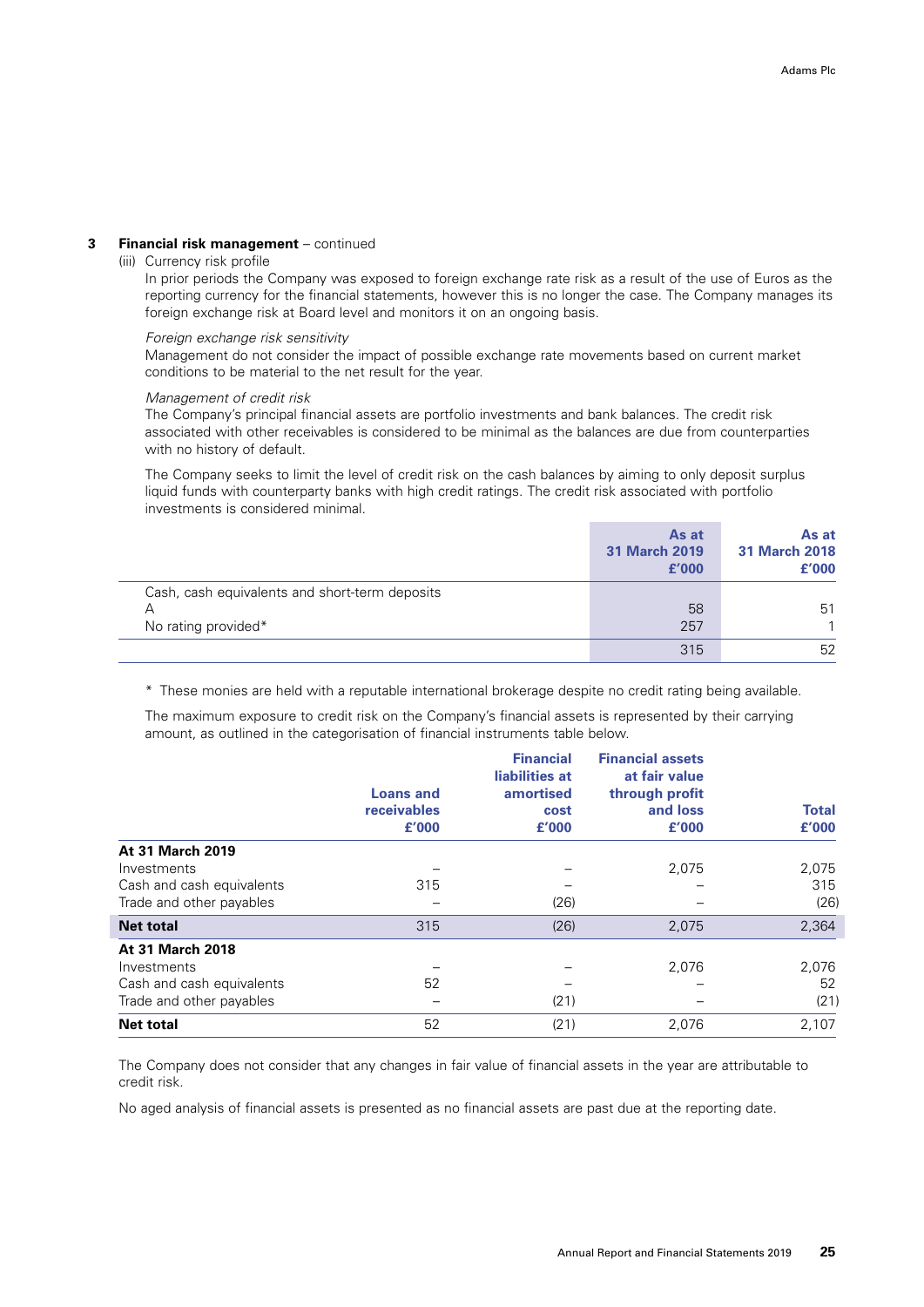# Notes to the Financial Statements (continued)

for the year ended 31 March 2019

# **3 Financial risk management** – continued

*Management of liquidity risk*

The Company seeks to manage liquidity risk to ensure that sufficient liquidity is available to meet foreseeable needs and to invest cash assets safely and profitably. The Company deems there is sufficient liquidity for the foreseeable future.

No maturity analysis for financial liabilities is presented, as the Directors consider that liquidity risk is not material.

The Company's short-term deposit balances at 31 March 2019 and 31 March 2018 are detailed above in note 3 to the financial statements.

At 31 March 2019 and 31 March 2018, with the exception of investment portfolio assets, all financial assets and liabilities mature for payment within one year.

### **3.2 Capital management**

The Company's policy is to maintain a strong capital base. The Company manages all elements of shareholders' equity as financial capital, and seeks to increase this figure as a stated business objective over the medium to long term. The Company is entirely equity financed with no external capital requirements imposed upon it. In order to preserve capital the Company maintains a balanced investment portfolio and appropriate levels of cash and cash equivalents in order to maintain liquidity and take advantage of market opportunities as they arise. The Company's net asset value is monitored on an ongoing basis.

# **4 Use of estimates and judgements**

The preparation of financial statements in accordance with IFRS requires the use of certain critical accounting estimates. It also requires management to exercise judgement in the process of applying the Company's accounting policies. The notes to the financial statements set out areas involving a higher degree of judgement or complexity, or areas where assumptions are significant to the financial statements. Although these estimates are based on management's best knowledge of the amount, event or actions, actual results ultimately may differ from those estimates.

The estimate and assumption that has the most significant effect on the carrying amounts of assets and liabilities in the financial statements is the valuation of quoted investments. These are valued at closing bid market price and in accordance with IFRS, no discount is applied for liquidity of the stock or any dealing restrictions. However, it may not always be possible to trade at the quoted bid market price. Quoted portfolio investments are carried in the financial statements as at 31 March 2019 at a valuation of £1.96 million (2018: £1.97 million). For further detail see Note 11.

# **5 Investment return**

The principal sources of revenue for the Company in the two years ended 31 March 2019 were:

|                                                              | <b>Year ended</b><br>31 March 2019<br>£'000 | <b>Year ended</b><br>31 March 2018<br>£'000 |
|--------------------------------------------------------------|---------------------------------------------|---------------------------------------------|
| Unrealised gains on the revaluation of portfolio investments | 174                                         | 237                                         |
| Realised gains on the disposal of portfolio investments      | 143                                         | 43                                          |
| Gain on investments                                          | 317                                         | 280                                         |
| Dividend income                                              | 87                                          | 45                                          |
| Investment return                                            | 404                                         | 325                                         |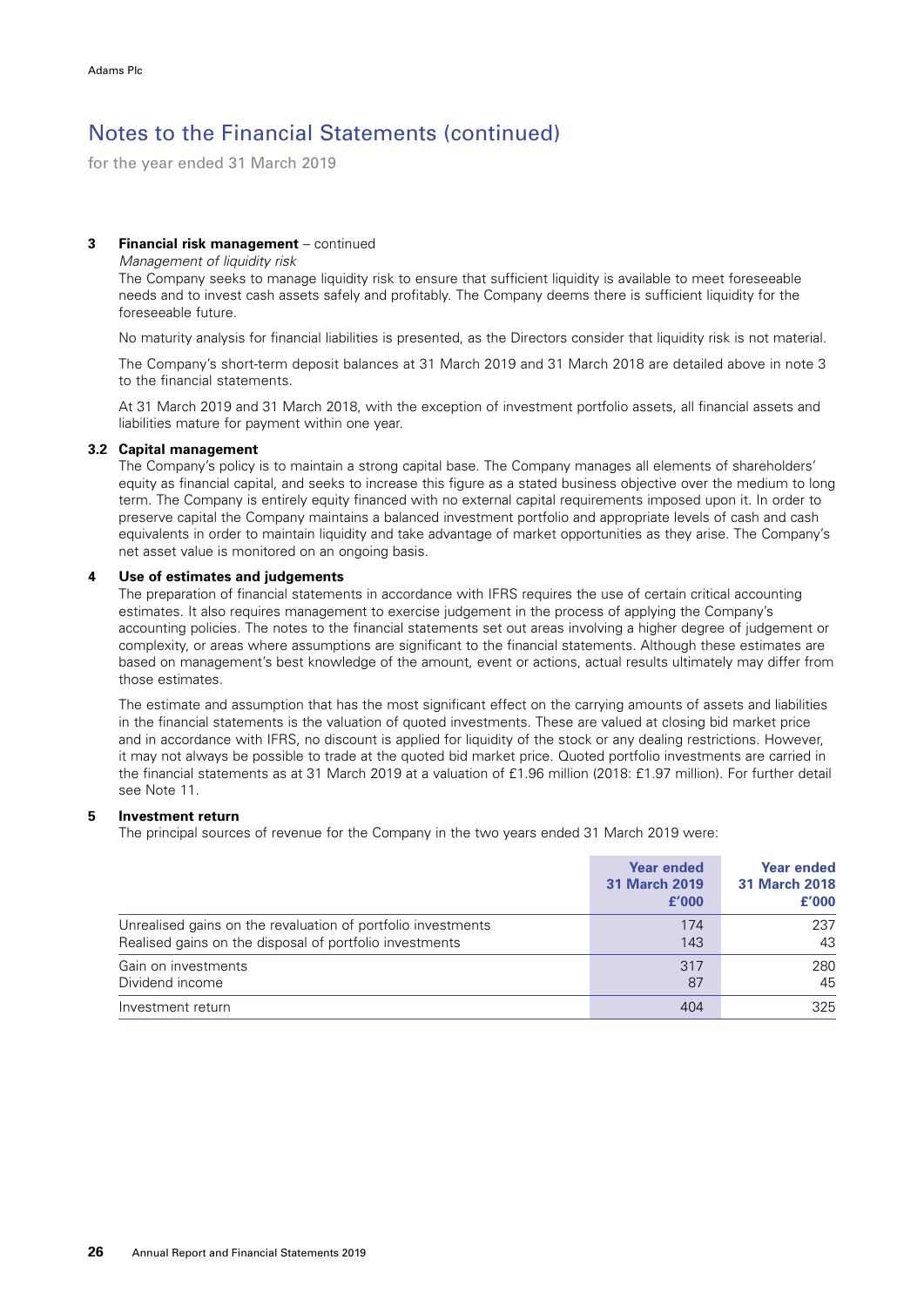# **6 Directors' remuneration and fees**

|                                      | Year ended<br>31 March 2019<br>£'000 | <b>Year ended</b><br>31 March 2018<br>£'000 |
|--------------------------------------|--------------------------------------|---------------------------------------------|
| Remuneration for qualifying services | 48                                   | 48                                          |
| Social security costs                | 2                                    | $\mathcal{D}$                               |
|                                      | 50                                   | 50                                          |

# **7 Employees**

# **Number of employees**

The average monthly number of employees (including Directors) during the year was:

|                  | <b>Year ended</b><br>31 March 2019<br><b>Number</b> | <b>Year ended</b><br>31 March 2018<br><b>Number</b> |
|------------------|-----------------------------------------------------|-----------------------------------------------------|
| <b>Directors</b> | 3                                                   | 3                                                   |
|                  | 3                                                   | 3                                                   |

# **Employment costs**

|                                      | <b>Year ended</b><br>31 March 2019<br>£'000 | <b>Year ended</b><br>31 March 2018<br>£'000 |
|--------------------------------------|---------------------------------------------|---------------------------------------------|
| Remuneration for qualifying services | 48                                          | 48                                          |
| Social security cost                 | $\overline{2}$                              | $\mathcal{D}$                               |
|                                      | 50                                          | 50                                          |

# **8 Analysis of administrative expenses by nature**

|                                                  | <b>Year ended</b><br>31 March 2019<br>£'000 | <b>Year ended</b><br><b>31 March 2018</b><br>£'000 |
|--------------------------------------------------|---------------------------------------------|----------------------------------------------------|
| Operating loss is stated after charging:         |                                             |                                                    |
| Directors' emoluments                            | 50                                          | 50                                                 |
| Audit fees payable in relation to audit services | 12                                          | 9                                                  |
| Broker and professional and listed company fees  | 106                                         | 93                                                 |
| Other administrative expenses                    | 4                                           | 3                                                  |
|                                                  | 172                                         | 155                                                |

# **9 Taxation**

|                   | Year ended<br>31 March 2019<br>£'000 | <b>Year ended</b><br>31 March 2018<br>£'000 |
|-------------------|--------------------------------------|---------------------------------------------|
| Total current tax |                                      |                                             |

The Company is subject to income tax at the rate of 0% in the Isle of Man and, accordingly, no tax has been provided for in these financial statements.

The Company may be subject to withholding taxes in relation to income from investments, or investment realisation proceeds or gains, and such amounts will be accounted for as incurred.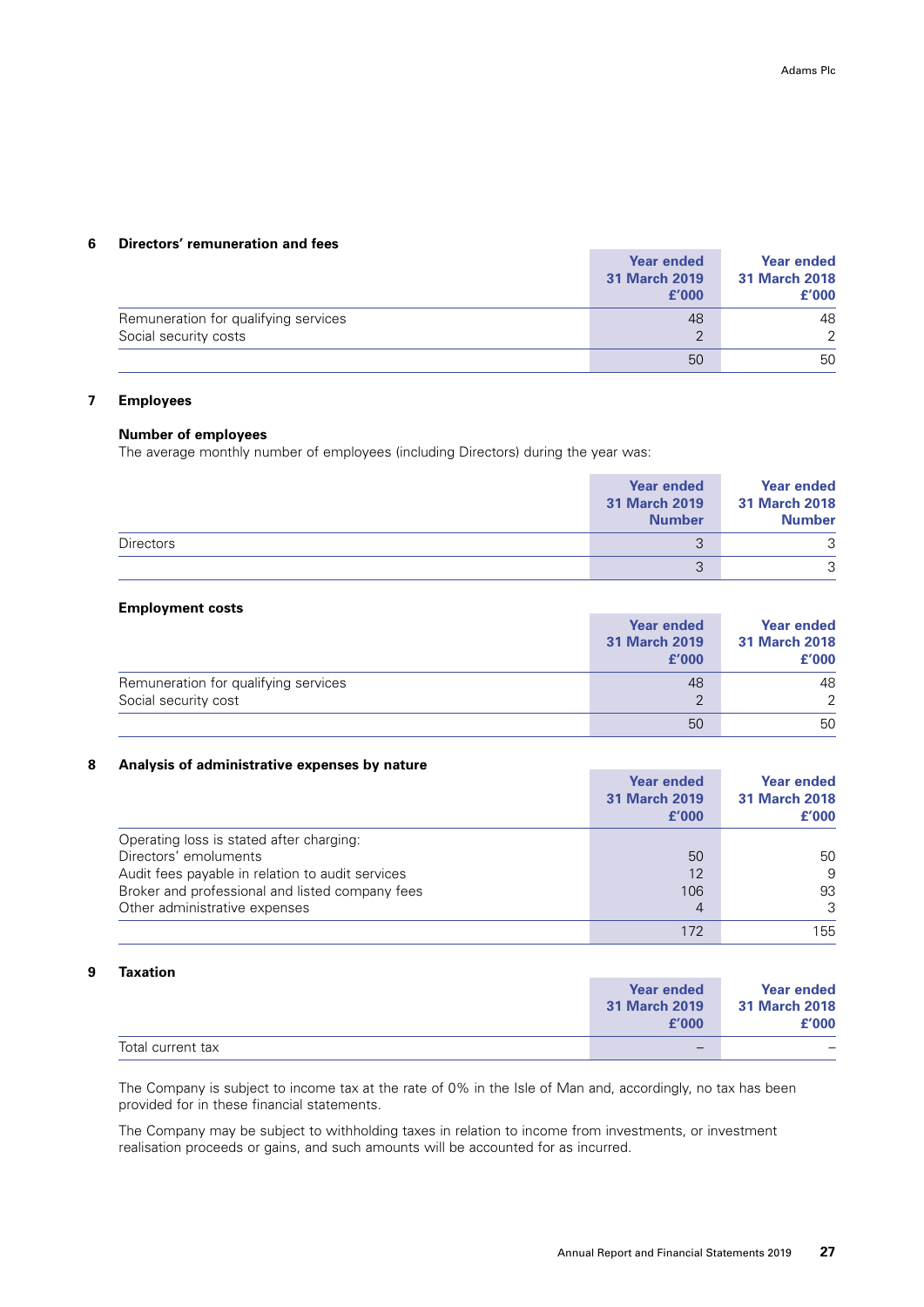# Notes to the Financial Statements (continued)

for the year ended 31 March 2019

### **10 Earnings per share**

|                                                                | <b>Year ended</b><br><b>31 March 2019</b><br>£'000 | <b>Year ended</b><br>31 March 2018<br>£'000 |
|----------------------------------------------------------------|----------------------------------------------------|---------------------------------------------|
| Profit after tax attributable to equity holders of the Company | 257                                                | 180                                         |
| Weighted average number of ordinary shares                     | 82.553.232                                         | 72,481,267                                  |
| Basic and diluted profit per share                             | 0.31 <sub>D</sub>                                  | 0.25p                                       |

Basic earnings per share is calculated by dividing the profit attributable to ordinary shareholders by the weighted average number of Ordinary Shares in issue during the year. Diluted earnings per share is calculated by adjusting the weighted average number of Ordinary Shares in issue during the year to assume conversion of all dilutive potential Ordinary Shares. There are currently no potentially issuable shares in existence.

### **11 Investments**

An analysis of movements in the value of the Company's portfolio investments is as follows:

|                                    | <b>Quoted</b><br><b>Equity Shares</b><br>£'000 | <b>Unquoted</b><br><b>Equity Shares</b><br>£'000 | <b>Unquoted</b><br><b>Loan Notes</b><br>£'000 | <b>Total</b><br>£'000 |
|------------------------------------|------------------------------------------------|--------------------------------------------------|-----------------------------------------------|-----------------------|
| Fair value at 31 March 2017        | 837                                            | 5                                                | 93                                            | 935                   |
| Additions at cost                  | 1.581                                          |                                                  | 10                                            | 1.591                 |
| <b>Disposals</b>                   | (687)                                          |                                                  |                                               | (687)                 |
| Unrealised gain on the revaluation |                                                |                                                  |                                               |                       |
| of investments                     | 237                                            |                                                  |                                               | 237                   |
| Fair value at 31 March 2018        | 1,968                                          | 5                                                | 103                                           | 2,076                 |
| Additions at cost                  | 200                                            |                                                  | 11                                            | 211                   |
| <b>Disposals</b>                   | (386)                                          |                                                  |                                               | (386)                 |
| Unrealised gain on the revaluation |                                                |                                                  |                                               |                       |
| of investments                     | 174                                            |                                                  |                                               | 174                   |
| Fair value at 31 March 2019        | 1,956                                          | 5                                                | 114                                           | 2.075                 |

Quoted investments are valued at closing bid market price at the reporting date and are all classed as Level 1 investments. Unquoted equity shares and unquoted loan notes are considered to be Level 2 investments.

### **12 Prepayments**

|             | 31 March 2019<br>£'000 | 31 March 2018<br>£'000 |
|-------------|------------------------|------------------------|
| Prepayments |                        | ⌒                      |
|             | ←                      | $\sim$                 |

The carrying amount of prepayments is considered to be approximate to their fair value.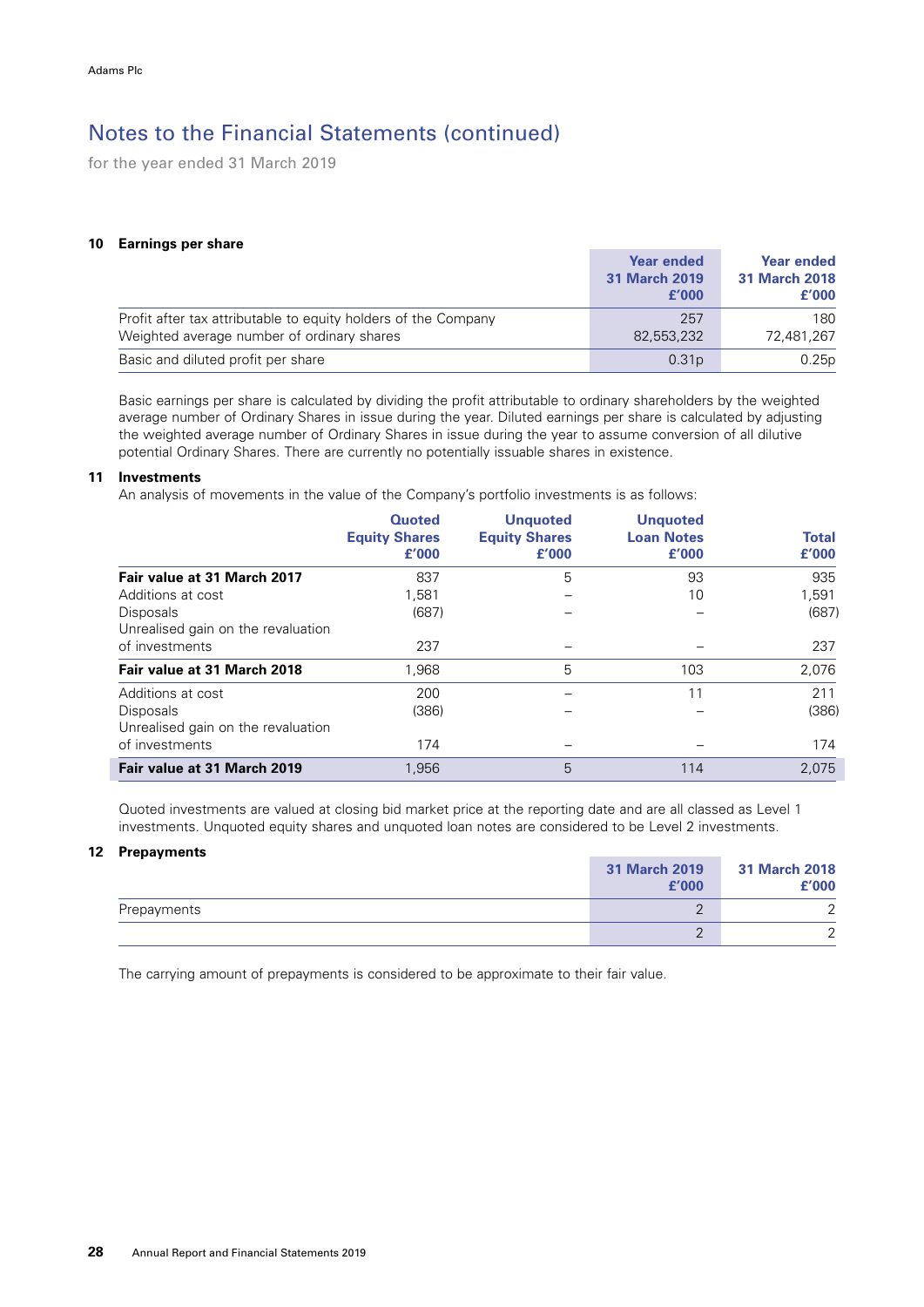# Notes to the Financial Statements

for the year ended 31 March 2019

#### **13 Trade and other payables**

|                | 31 March 2019<br>£'000 | 31 March 2018<br>£'000 |
|----------------|------------------------|------------------------|
| Trade payables | 11                     | 8                      |
| Accruals       | 15                     | 13                     |
|                | 26                     | 21                     |

Accruals principally comprise amounts outstanding for ongoing expenses. The carrying amount of trade and other payables approximates to its fair value.

#### **14 Borrowings**

On 29 January 2019, the Company entered into a facility loan agreement with Blake Holdings Limited for the total amount up to £3,000,000 with an interest rate of 7 per cent accruing daily. Interest is payable every six months starting on the day the loan is advanced to the Company. Any interest note repaid shall itself bear interest as if capitalised but shall not at any stage be capitalised to become part of the Loan. No amount of the facility had been utilised as at 31 March 2019.

# **15 Share capital and share premium**

|                                         | <b>Number of</b><br>shares issued<br>and fully paid | <b>Share</b><br>capital<br>£'000 | <b>Share</b><br>premium<br>£'000 |
|-----------------------------------------|-----------------------------------------------------|----------------------------------|----------------------------------|
| <b>Ordinary Shares of £0.01</b>         |                                                     |                                  |                                  |
| At 31 March 2017                        | 41,276,616                                          | 636                              | 783                              |
| Issue of shares                         | 41.276.616                                          | 365                              | 618                              |
| <b>At 31 March 2018</b>                 | 82,553,232                                          | 1.001                            | 1,401                            |
| Redenomination of share capital         |                                                     | (175)                            | 175                              |
| Elimination of foreign currency reserve |                                                     |                                  | (244)                            |
| Reclassification of share premium       |                                                     |                                  | (1, 332)                         |
| <b>At 31 March 2019</b>                 | 82.553.232                                          | 826                              |                                  |

In June 2017, the Company issued 41,276,616 new ordinary shares of  $\epsilon$ 0.01 by way of an underwritten open offer at an issue price of 2.5p (2.84  $\epsilon$  cents) per share.

Holders of the Ordinary Shares are entitled to receive dividends and other distributions and to attend and vote at any general meeting.

On 10 August 2018, the Company approved at its AGM the following resolutions;

- The par value of each Ordinary Share, issued and to be issued, in the capital of the Company be redenominated from  $\text{\textsterling}0.01$  to £0.01.
- That £244,000 of the paid up share capital of the Company (representing premium paid of the existing issued Ordinary Shares in the capital of the Company) be cancelled and applied to eliminate the Foreign Currency Translation Reserve of the Company.
- That £1,332,000 of the paid up share capital of the Company (representing the remaining premium paid up on the existing issued Ordinary Shares in the capital of the Company) be cancelled and reclassified as a distributable reserve of the Company.

The authorised Ordinary Share capital of the Company at 31 March 2019 is 350,000,000 Ordinary Shares of £0.01 each (31 March 2018: 350,000,000 Ordinary Shares of  $\epsilon$ 0.01 each).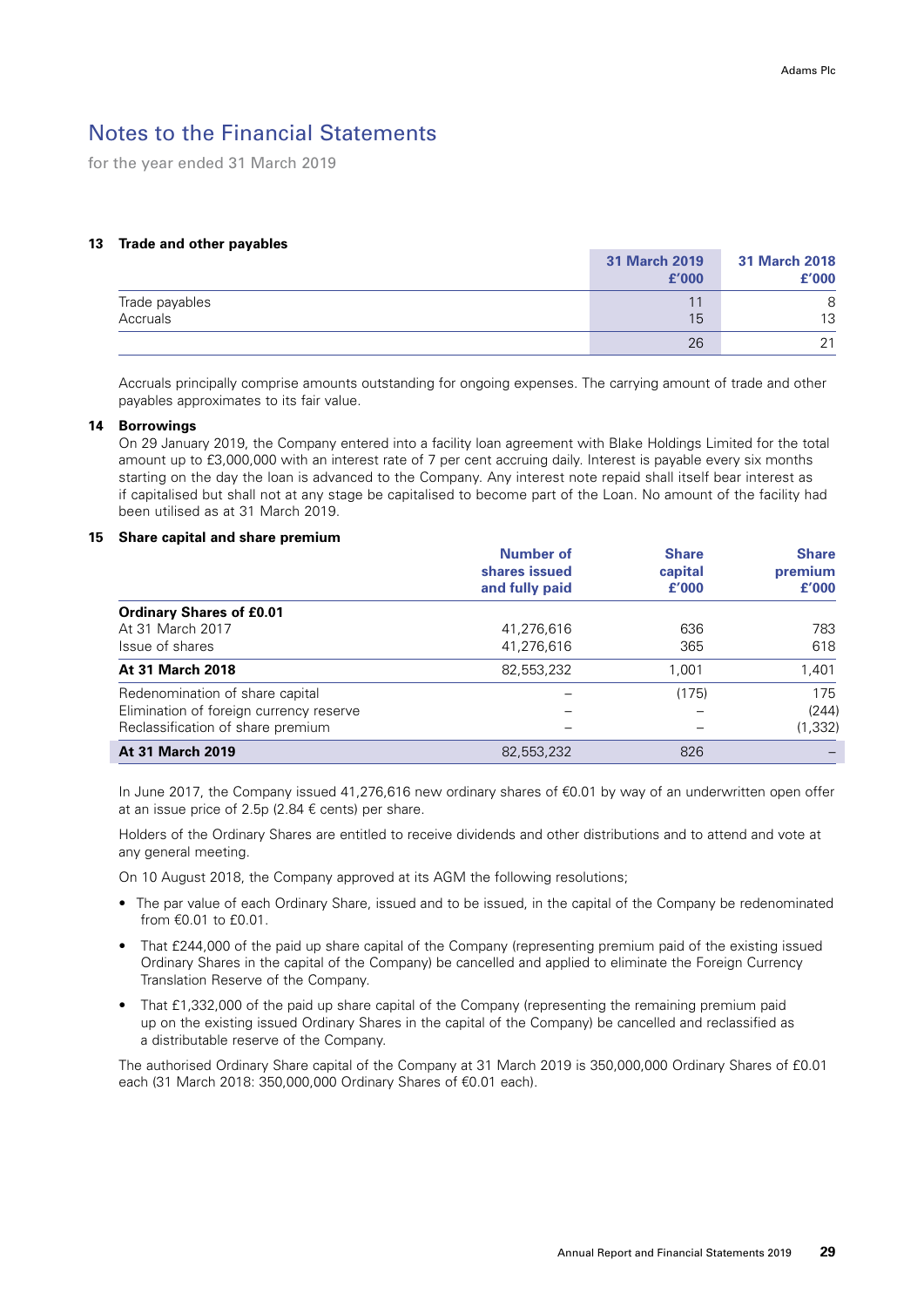# Notes to the Financial Statements

for the year ended 31 March 2019

# **16 Related party relationships and transactions**

On 29 January 2019, the Company entered into a £3,000,000 facility loan agreement with Blake Holdings Limited, a company of which Michael Bretherton is a director and which is controlled by Richard Griffiths, who is also the controlling shareholder of Adams (see Notes 14 and 19). As at 31 March 2019 the amount borrowed was £Nil.

The Company had no other transactions with related parties other than in respect of Director's remuneration as set out in the Directors' Report on page 7.

# **17 Contingent liabilities**

The Company has no contingent liabilities of which the Directors are aware in respect of legal or other claims arising from the ordinary course of business (31 March 2018: £Nil).

### **18 Events after the reporting period**

There were no events after the year end which require disclosure in this annual report. A number of post year end investment transactions have been referred to in the Chairman's Statement on page 3.

# **19 Ultimate controlling party**

By virtue of his beneficial shareholding, Richard Griffiths is considered to be the ultimate controlling party of the Company. A list of the major disclosed shareholders of the Company can be found in the Director's Report on page 7.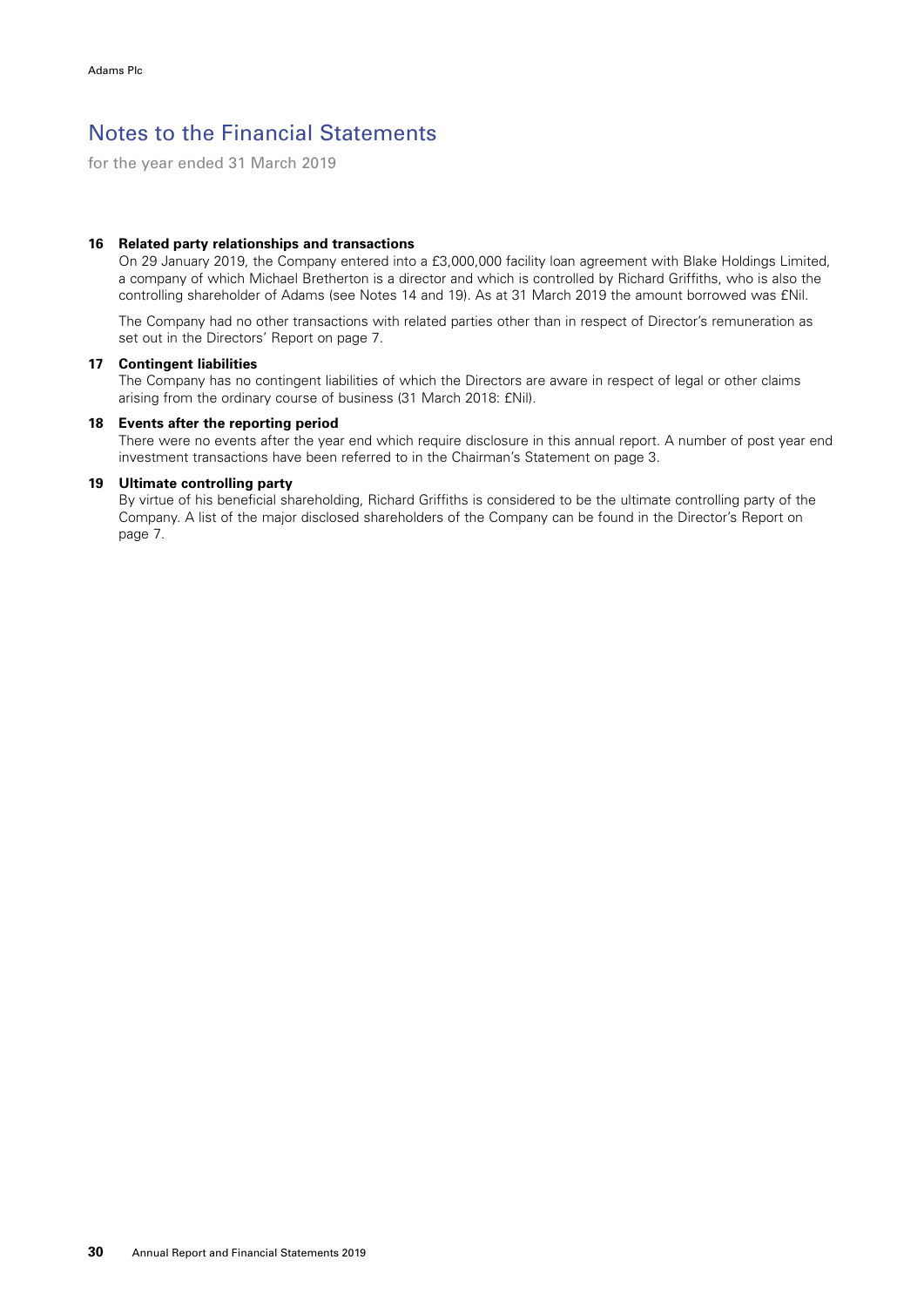# Notice of Annual General Meeting

(Incorporated under the Companies Act 2006 of the Isle of Man and registered in the Isle of Man under number 004145V)

**NOTICE IS HEREBY GIVEN** that the **2019 ANNUAL GENERAL MEETING** of the Company will be held at IOMA House, Hope Street, Douglas, Isle of Man, IM1 1AP at 11 a.m. on 9 August 2019.

A. At the Annual General Meeting, the following ordinary business will be transacted:

 The consideration and, if thought fit, passing of the following resolutions which will be proposed as ordinary resolutions:

- 1. **THAT** the audited accounts of the Company for the year ended 31 March 2019 and the reports of the Directors and the Auditors and any other document required to be annexed thereto be and they are hereby considered and adopted.
- 2. **THAT** Nick Woolard who, having agreed to retire but, being eligible, offers himself for re-election, be and he is hereby reappointed as a Director of the Company.
- 3. **THAT** Jeffreys Henry LLP, London, United Kingdom be and they are hereby reappointed as Auditors to the Company and that the Directors be and they are hereby authorised to determine their remuneration.
- B. In addition the following special business will be transacted:

 The consideration and, if thought fit, passing of the following resolution which will be proposed as an ordinary resolution:

4. **THAT** the Directors be generally and unconditionally authorised in accordance with article 5.1 of the Articles to exercise all the powers of the Company to allot Ordinary Shares up to an aggregate par value of £825,532.22; such authority to expire (unless and to the extent previously revoked, varied or renewed by the Company in general meeting) at the conclusion of the next Annual General Meeting of the Company or, if earlier, the date 12 months after the date of passing this resolution; provided that this authority shall allow the Company, before such expiry, to make an offer or enter into an agreement which would or might require Ordinary Shares to be allotted after this authority expires and the Directors may allot such Ordinary Shares in pursuance of such an offer or agreement as if the authority conferred hereby had not expired.

 The consideration and, if thought fit, passing of the following resolution which will be proposed as a special resolution:

5. **THAT** the provisions of section 5.2 of the Articles requiring shares proposed to be issued for cash first to be offered to the members in proportion as nearly as may be to the number of the existing shares held by them respectively be and it is hereby disapplied in relation to any allotment of Ordinary Shares pursuant to the authority in Resolution 4 above; provided that this disapplication shall be limited to the allotment for cash of Ordinary Shares up to an aggregate par value of £825,532.22 and shall expire (unless and to the extent previously revoked, varied or renewed by special resolution) at the conclusion of the next Annual General Meeting of the Company or, if earlier, the date 12 months after the date of passing this resolution; provided that this authority shall allow the Company, before such expiry, to make an offer or enter into an agreement which would or might require Ordinary Shares to be allotted after this authority expires and the Directors may allot such Ordinary Shares in pursuance of such an offer or agreement as if the authority conferred hereby had not expired.

 The consideration and, if thought fit, passing of the following resolution which will be proposed as a special resolution.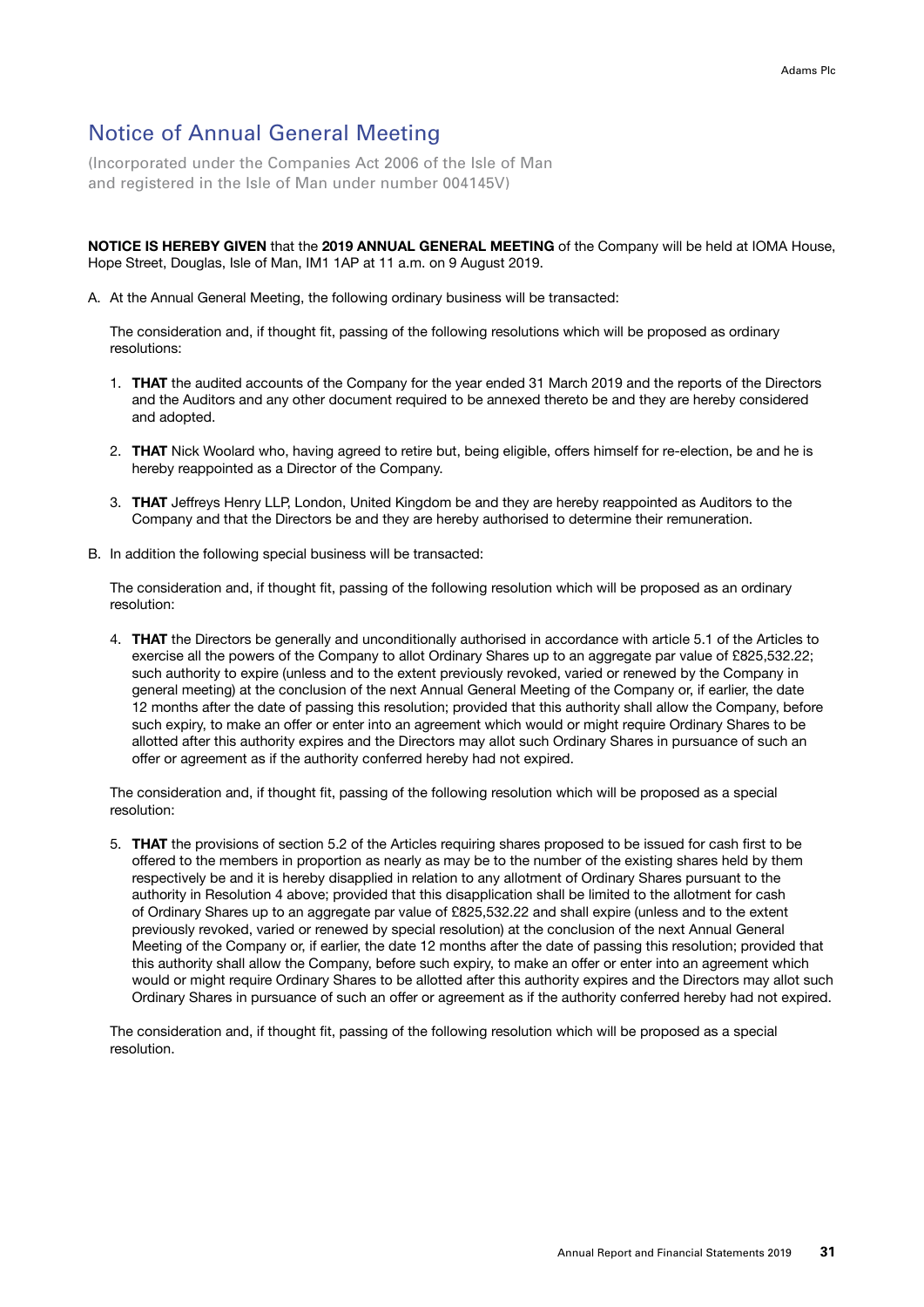# Notice of Annual General Meeting (continued)

(Incorporated under the Companies Act 2006 of the Isle of Man and registered in the Isle of Man under number 004145V)

- 6. **THAT** subject to the Articles and the Companies Act 2006 the Company be and is hereby generally and unconditionally authorised to purchase Ordinary Shares in the open market on such terms and in such manner as the Directors shall determine, provided that the general authority conferred by this resolution shall:
	- (a) be limited to a maximum of 12,382,984 Ordinary Shares (being equal to 14.99 per cent of the issued share capital of the Company as at 2 July 2019);
	- (b) not permit payment of a price per Ordinary Share, exclusive of expenses, of less than £0.01 or more than 105 per cent of the average price at which business was done in the Ordinary Shares of the Company in the five business days preceding the purchase; and
	- (c) expire (unless and to the extent previously revoked, varied or renewed by special resolution) at the conclusion of the Annual General Meeting of the Company to be held in 2020 or, if earlier, the date 15 months after the date of passing this resolution; provided that this authority shall allow the Company, before such expiry, to make an offer or enter into an agreement which would or might require Ordinary Shares to be purchased after this authority expires and the Company may purchase such Ordinary Shares in pursuance of such an offer or agreement as if the authority conferred hereby had not expired.

IOMA House Hope Street Douglas<br>
Isle of Man IM1 1AP<br>
Company S

Dated 2 July 2019

*Registered Office: By Order of the Board*

Company Secretary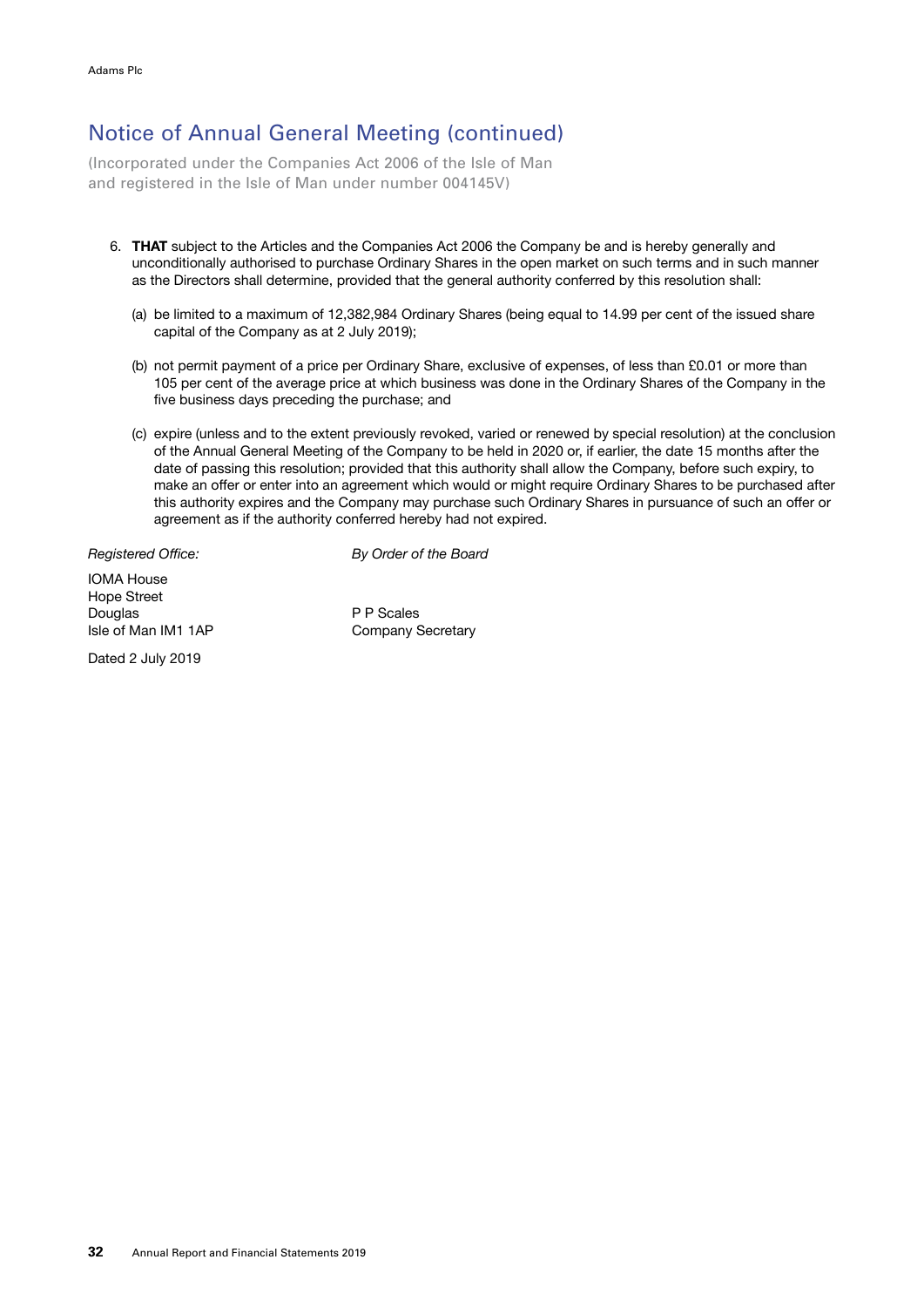#### **Notes on entitlement to attend and vote at the Annual General Meeting**

- 1. A member who is entitled to attend and vote at the above-mentioned meeting is entitled to appoint a proxy or proxies to attend and, on a poll, vote instead of him or her in respect of such shares. A proxy need not be a member of the Company.
- 2. A Form of Proxy is enclosed which, to be valid, must be completed and delivered, sent by post or sent by facsimile to +44 (0)1624 681392 together with the power of attorney or other authority (if any) under which it is signed (or a certified copy of such authority) to IOMA House, Hope Street, Douglas, Isle of Man IM1 1AP so as to arrive not later than 11.00 a.m. on 7 August 2019, being 48 hours before the time of the meeting.
- 3. Completion and return of a Form of Proxy does not preclude a member from attending and voting in person should they wish to do so.
- 4. The Company, pursuant to Regulation 22 of the Uncertificated Securities Regulations 2006 (Isle of Man), specifies that only those members registered in the register of members as at 11.00 a.m. on 7 August 2019 (or in the event that the meeting is adjourned, on the register of members 48 hours before the time of any adjournment meeting) shall be entitled to attend or vote at the meeting in respect of the Ordinary Shares registered in their name at that time. Changes to entries on the register of members after 11.00 a.m. on 7 August 2019 (or, in the event that the meeting is adjourned, on the register of members less than 48 hours before the time of any adjourned meeting) shall be disregarded in determining the rights of any person to attend or vote at the meeting.

#### **Explanatory notes on the business of the Annual General Meeting**

The business of the Annual General Meeting ("AGM") is set out in the notice of AGM.

### **ORDINARY BUSINESS**

The ordinary business of the AGM is to approve the accounts of the Company for the year ended 31 March 2019, to re-elect Nick Woolard as a Director of the Company, and to reappoint Jeffreys Henry LLP as auditors.

#### **SPECIAL BUSINESS**

The special business of the AGM is to grant the Directors authority to allot further Ordinary Shares pursuant to Article 5.1 of the Articles, to disapply the pre-emption rights under Article 5.2 of the Articles and to confer the Company with authority to make open market purchase of Company shares.

#### **Authority to allot further Ordinary Shares**

It is proposed to grant the Directors authority to allot further Ordinary Shares in accordance with the Articles. Resolutions 4 and 5 deal with these proposals.

To authorise the Directors to allow shares pursuant to Article 5.1, the Articles require that the authority of the Directors to allot shares in the Company should be subject to the approval of Shareholders in general meeting. Resolution 4 will be proposed at the AGM, as an ordinary resolution to authorise the Directors to allot unissued shares of the Company up to a total par value of £825,532.22, such authority to expire on whichever is the earlier of the conclusion of the Annual General Meeting of the Company to be held in 2020 or the date falling twelve months after the passing of this resolution.

To disapply the pre-emption rights under Article 5.2, the Articles require that any shares issued for cash must be offered to existing Shareholders in proportion to their existing holdings unless otherwise approved by Shareholders in general meeting. Accordingly, a special resolution (resolution 5) will be proposed at the AGM, to allow the Directors to allot unissued shares of the Company for cash without first offering them to existing Shareholders, provided that the Directors may not offer shares in this manner which exceed a total par value of £825,532.22. This authority will expire on the date falling twelve months after the passing of this resolution or the date of the annual general meeting to be held in 2020, whichever is the earlier.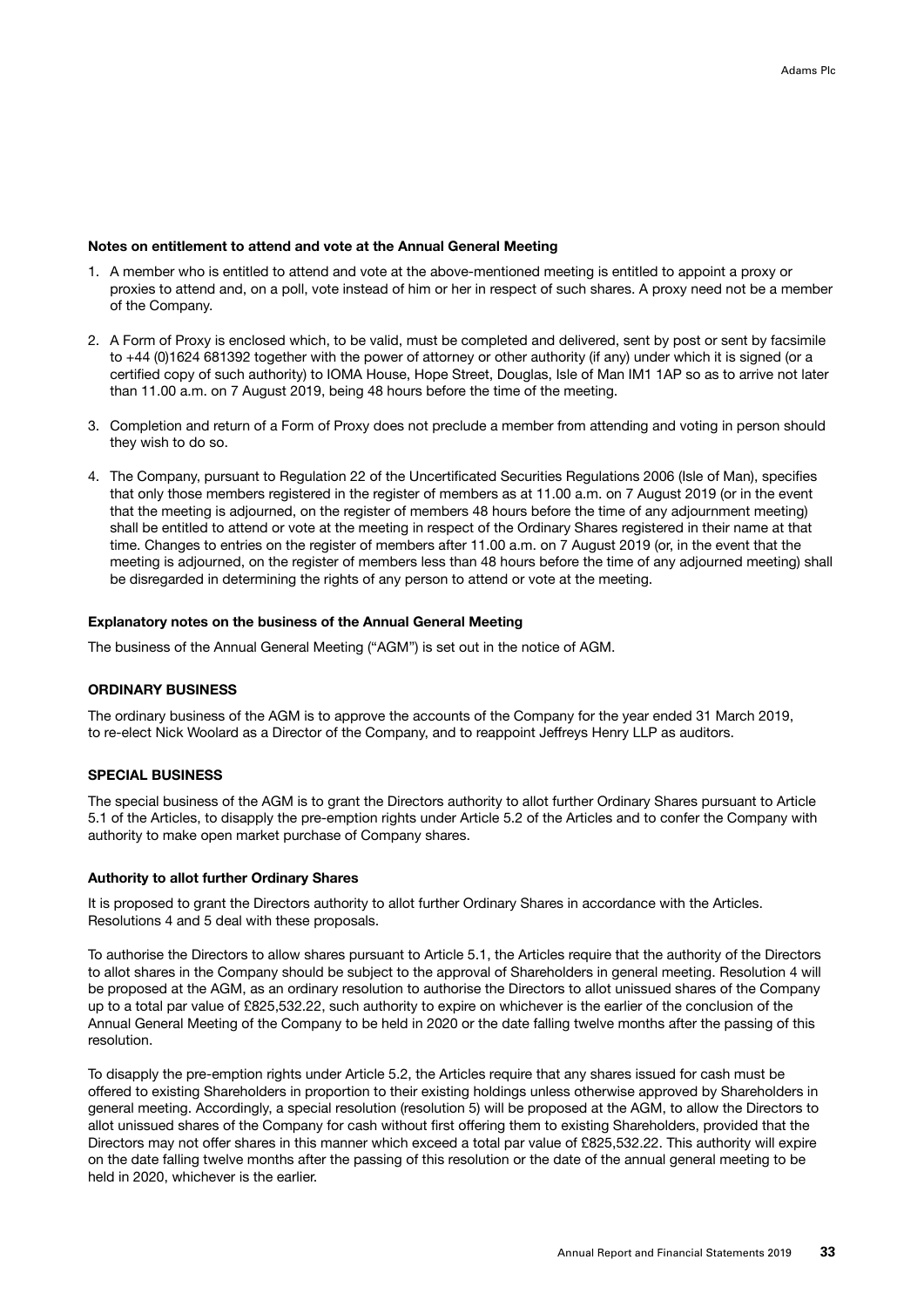# Notice of Annual General Meeting (continued)

(Incorporated under the Companies Act 2006 of the Isle of Man and registered in the Isle of Man under number 004145V)

# **Authority to make open market purchase of Ordinary Shares**

It is proposed to grant the Company an authority to purchase the Company's Ordinary Shares in the open market.

It is proposed to allow the Directors to purchase Ordinary Shares in the open market on such terms and in such manner as the Directors shall determine, but subject to the Articles and the Companies Act 2006, provided that such authority will be limited to the purchase of a maximum of 12,382,984 Ordinary Shares (being equal to 14.99 per cent of the issued share capital of the Company as at 2 July 2019), at a purchase price per Ordinary Share, exclusive of expenses, of not less than £0.01 nor more than 105 per cent of the average price at which business was done in the Ordinary Shares of the Company in the five business days preceding the purchase, such authority to expire on whichever is the earlier of the conclusion of the Annual General Meeting of the Company to be held in 2020 or the date falling twelve months after the passing of this resolution. In accordance with Isle of Man Law, the Directors must ensure that the Company satisfies a statutory solvency test upon any open market purchases of Ordinary Shares being made. In addition, as permitted under Isle of Man law, any amounts credited to a capital redemption reserve as a result of the open market purchases of Ordinary Shares made by the Company may subsequently be reclassified to distributable reserves at the discretion of the Directors.